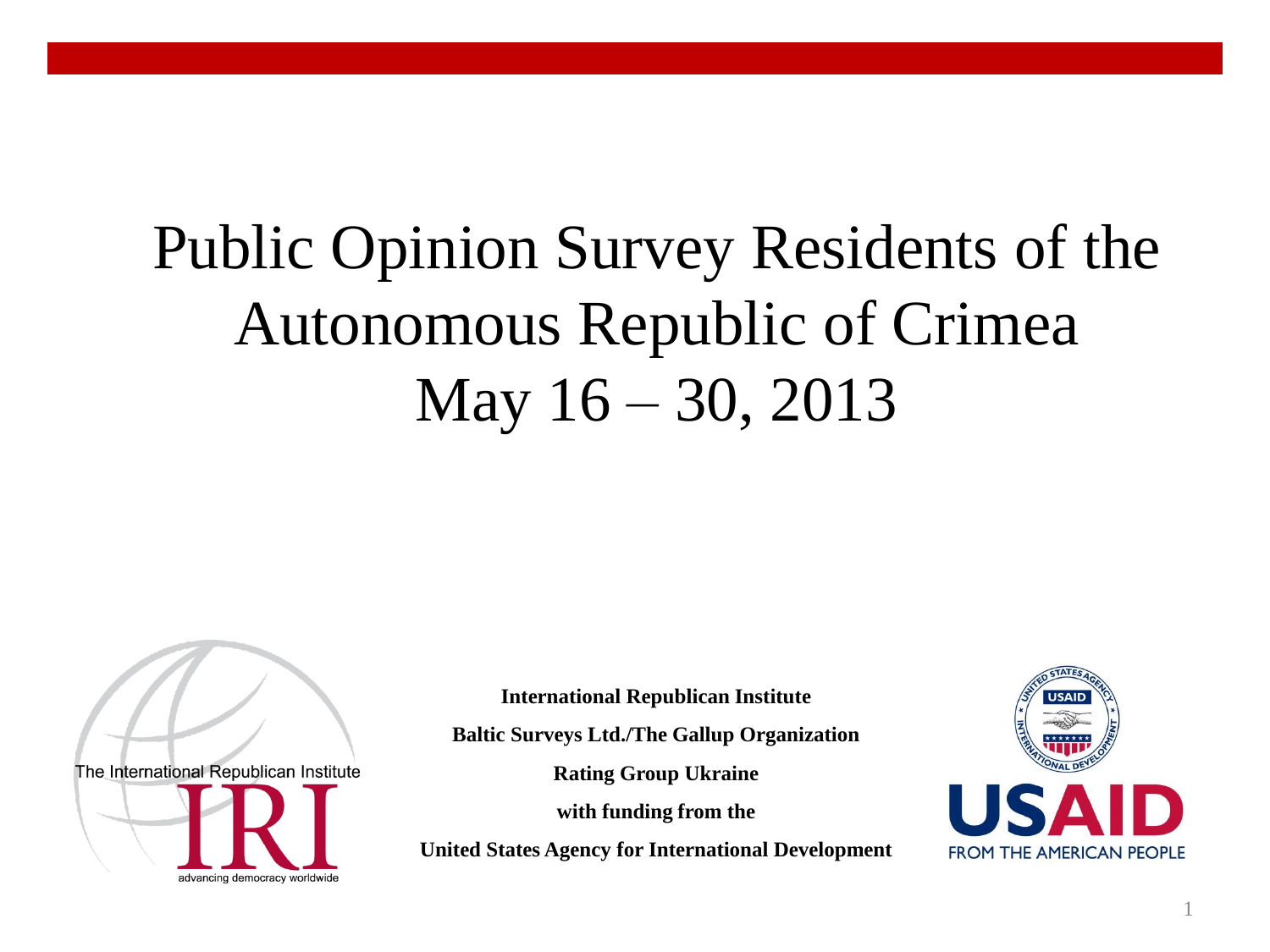# Methodology

The survey was conducted by the Baltic Surveys/Gallup on behalf of the International Republican Institute. The fieldwork was carried out by Rating Group Ukraine. The fieldwork was done during May 16–30, 2013, through face-to-face in-home interviews with the respondents. The survey was conducted in the Autonomous Republic of Crimea, including the capital and all major regional centers and the city of Sevastopol.

The sample consisted of 1,200 permanent Crimea residents older than the age of 18 and eligible to vote and is representative of the general population by age, gender, education and religion.

The sample design was a multi-stage random sample:

-Stage one: Crimea is divided into official administrative regions. All regions of Crimea were surveyed.

-Stage two: Settlements were selected - towns and villages. Towns were divided into subtypes according to the size of population (large, medium, small). There were no more than  $10-12^{\frac{1}{2}}$ interviews in each village. This stage, among others, had the following tasks: to represent the structure of urban settlements (based on the types of towns) and to represent each of the regions. Towns were selected randomly. The settlement selection stage was implemented on the basis of the town's population. Villages were selected randomly.

- Stage three: primary sampling units were described. The households were selected using the random route method. The closest birthday rule was used for selection of the respondent.

The response rate was 61 percent.

The margin of error does not exceed plus or minus 2.8 percent.

Some charts may not round to 100 percent due to rounding.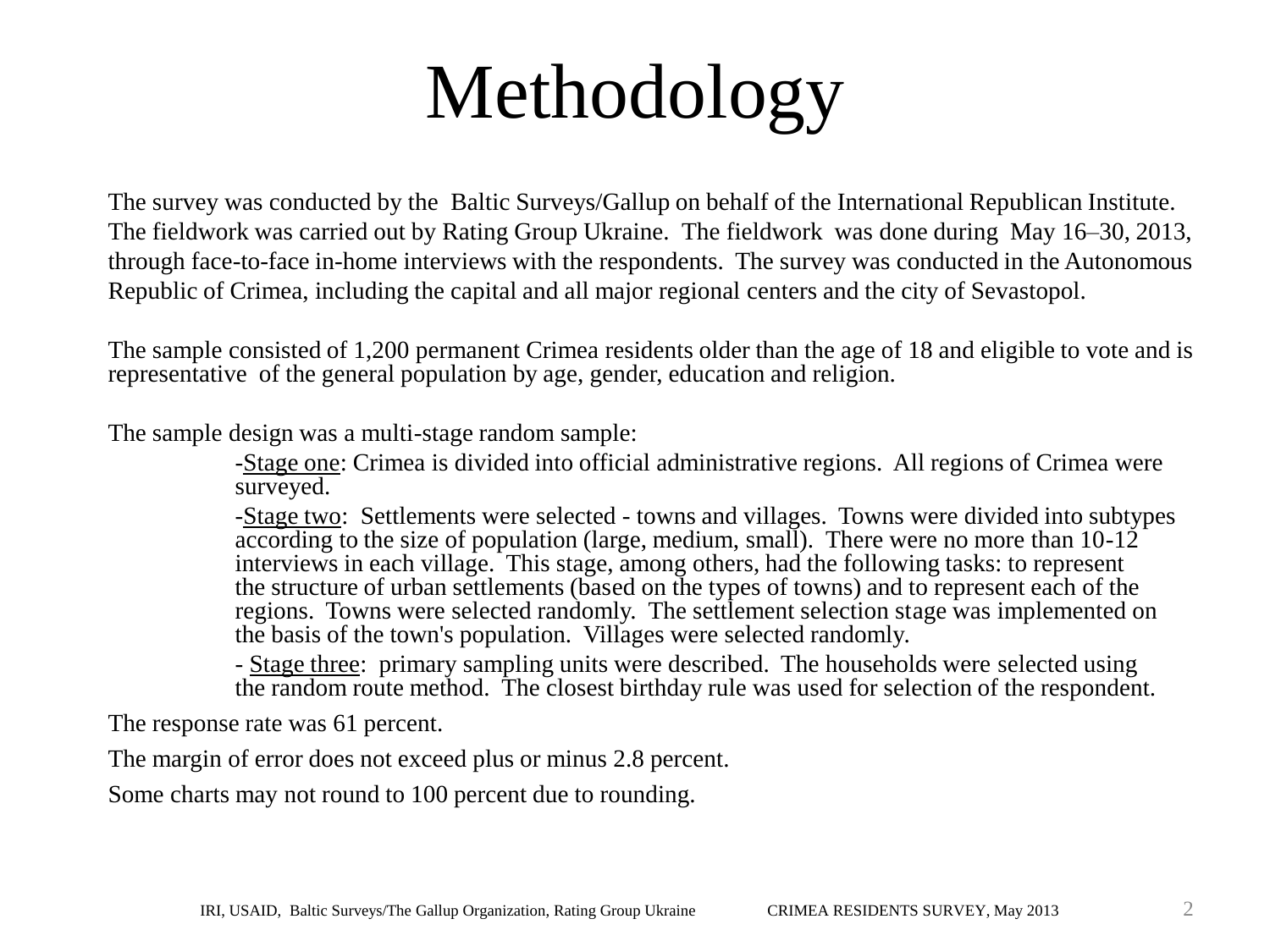# MOOD OF THE AUTONOMOUS REPUBLIC OF CRIMEA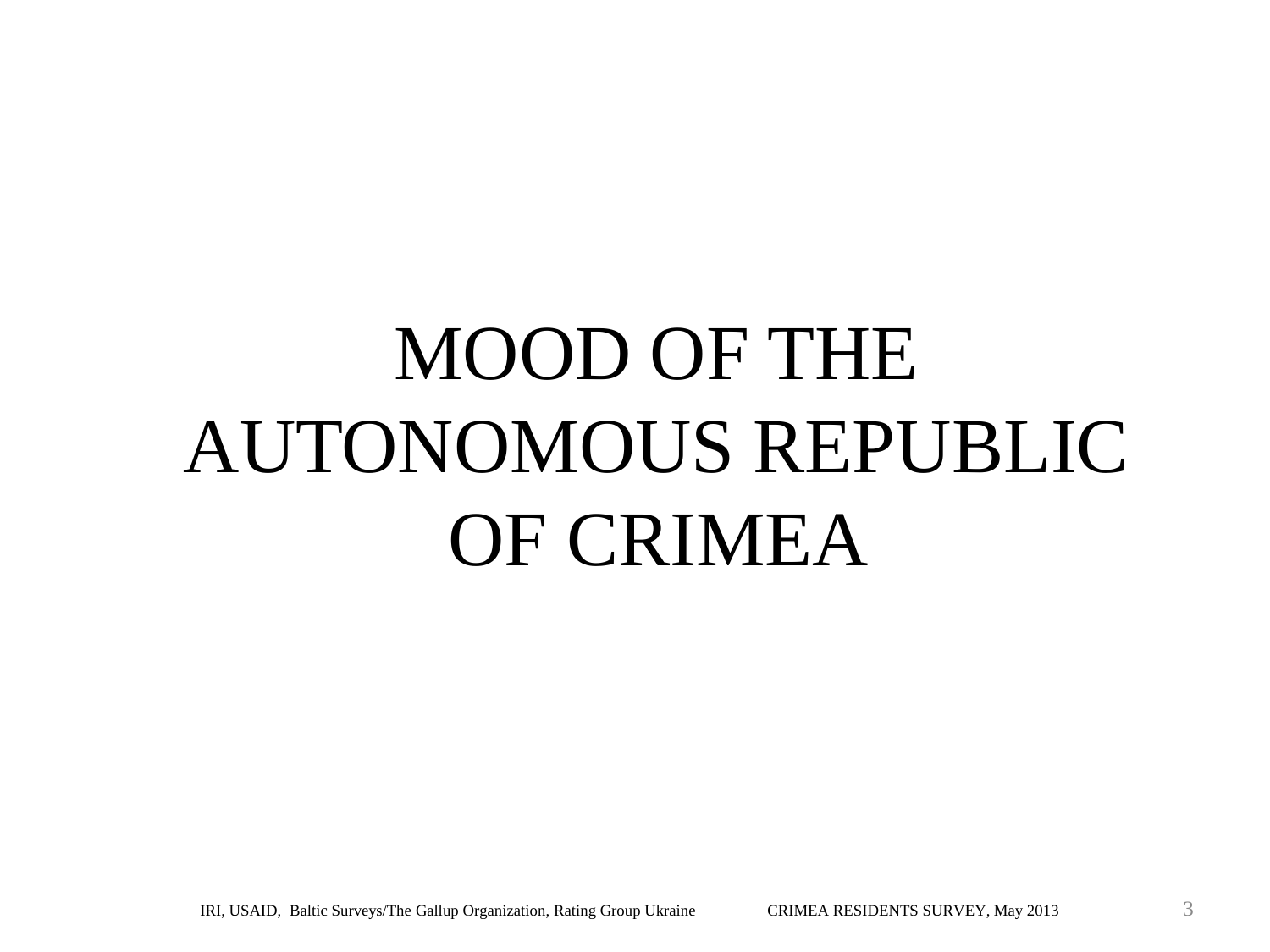#### **Generally speaking, do you think that things in Ukraine are going in the right direction or wrong direction?**

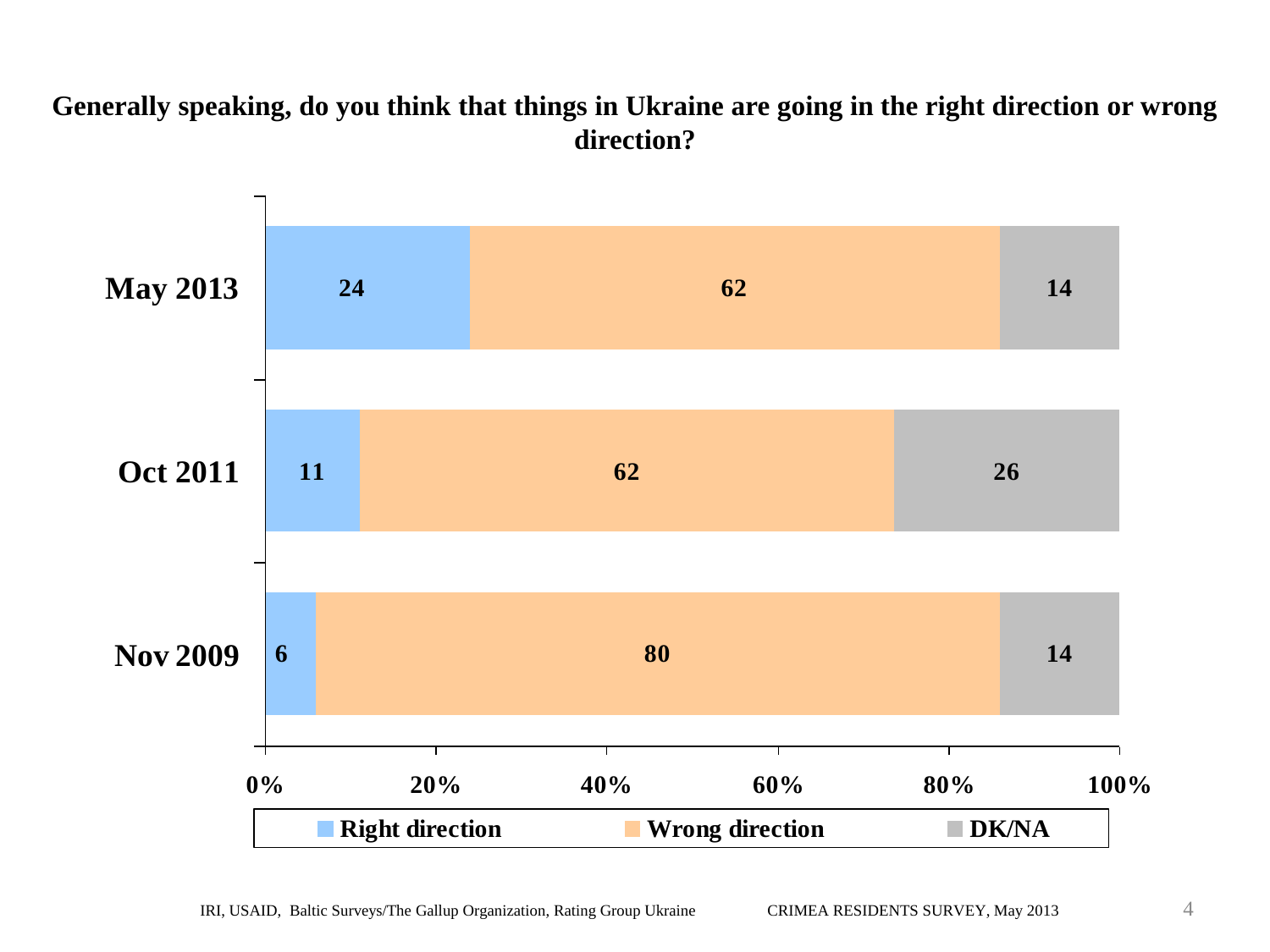#### **Generally speaking, do you think that things in Crimea are going in the right direction or wrong direction?**

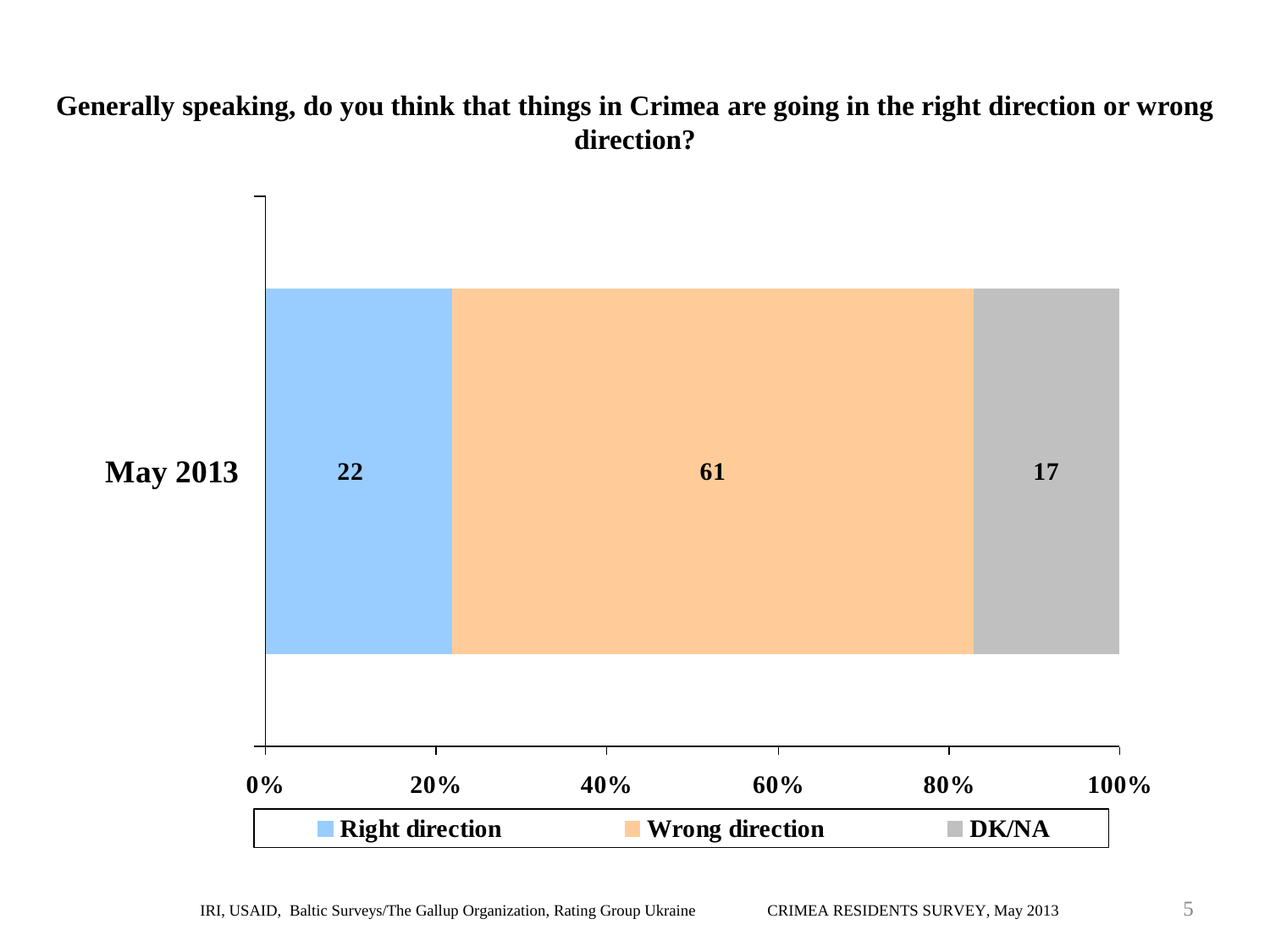### **Over the last 12 months, how has the financial situation of your household changed?**

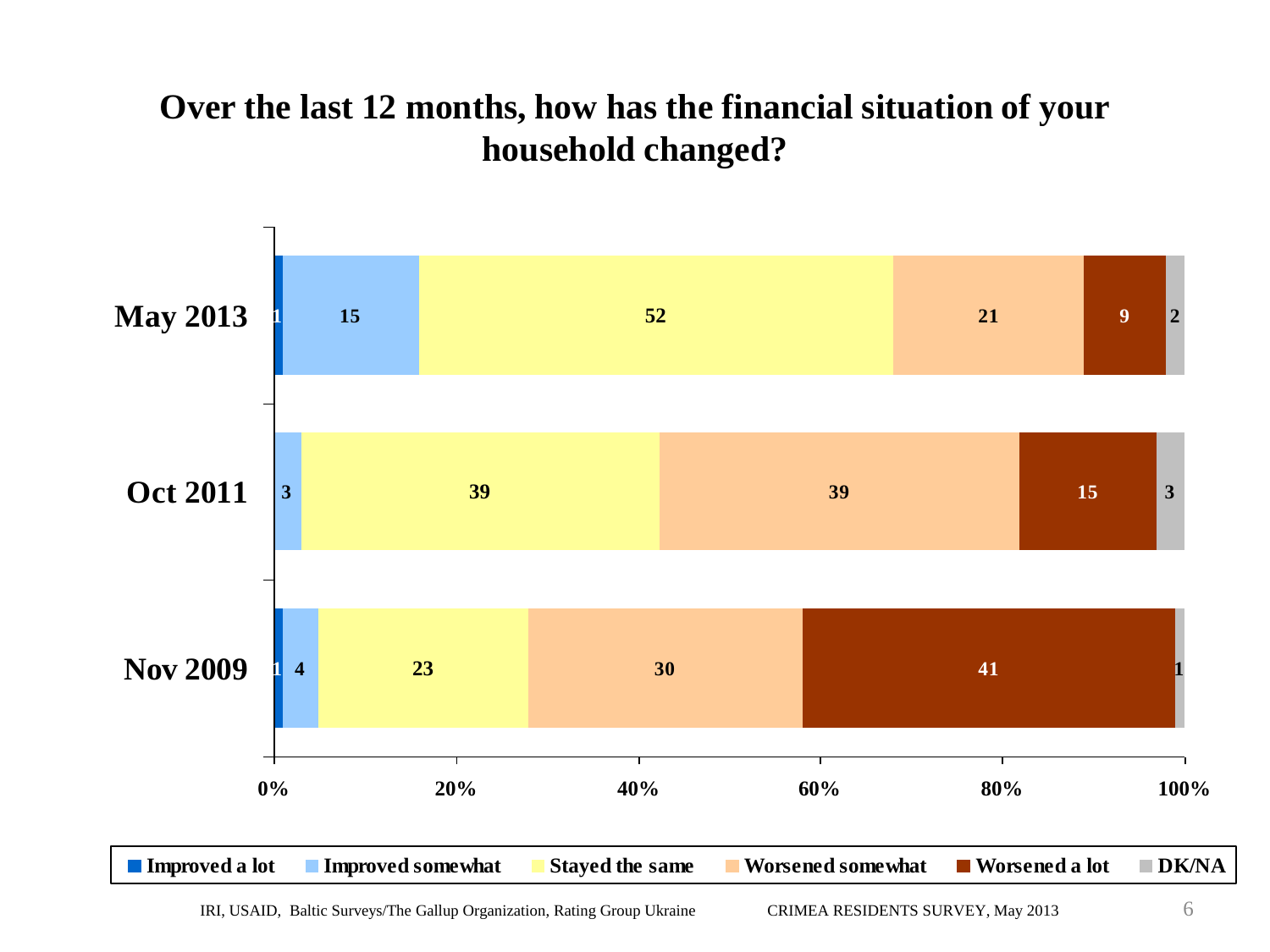## **In the next 12 months, how do you expect the economic situation in Crimea to change?**

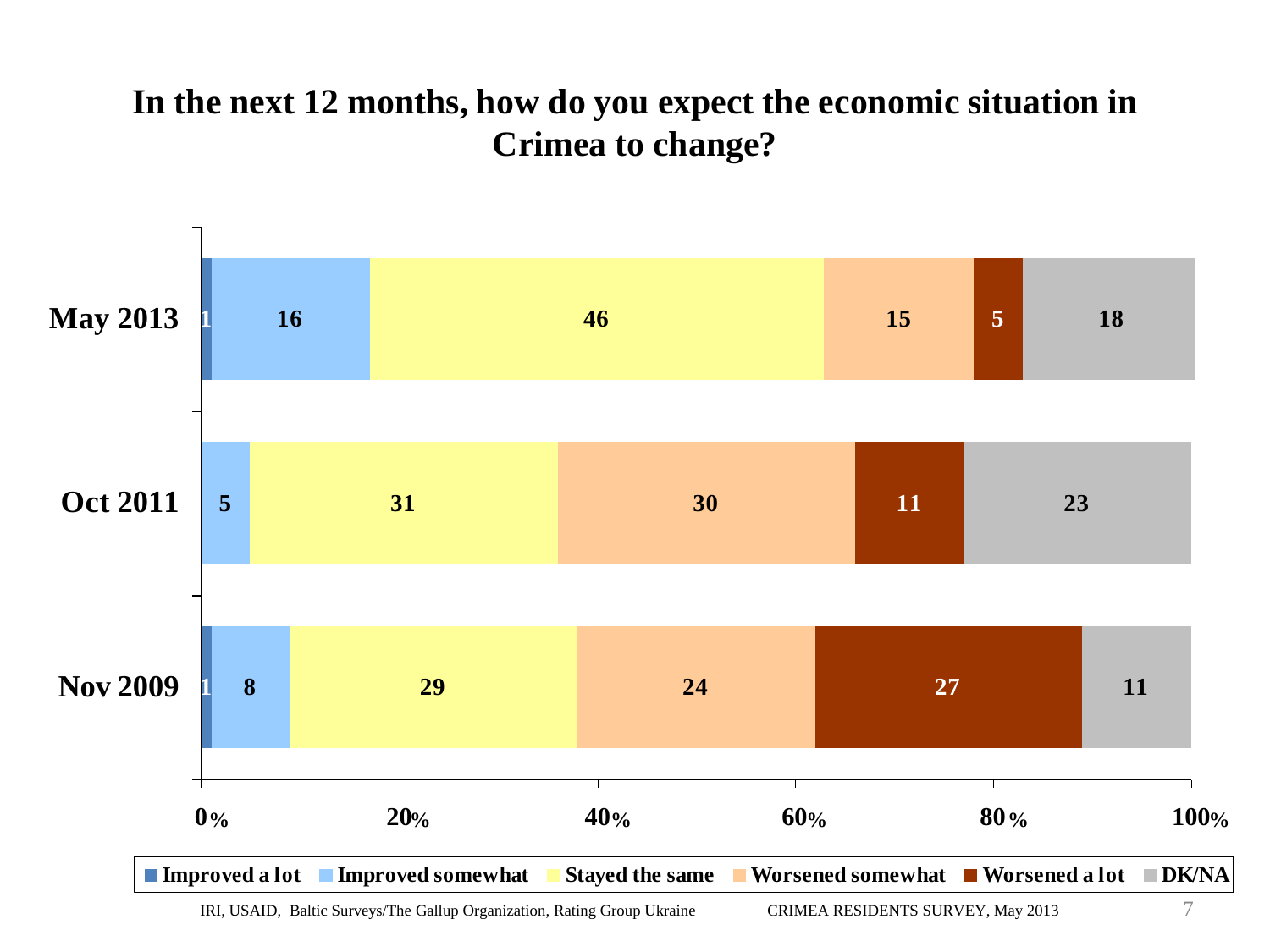#### **Regardless of your passport, what do you consider yourself?**

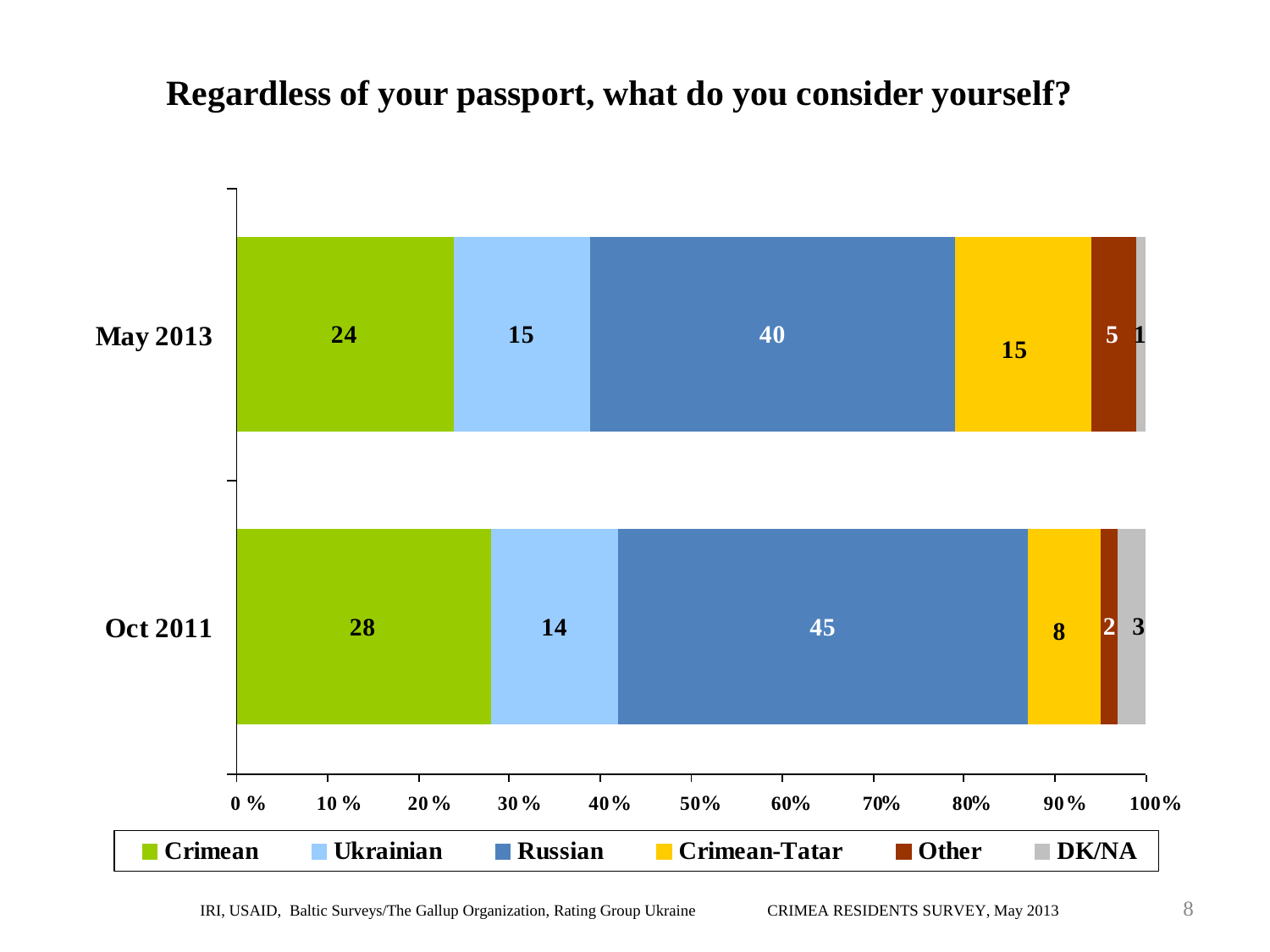## **Regardless of your passport, what do you consider yourself?**

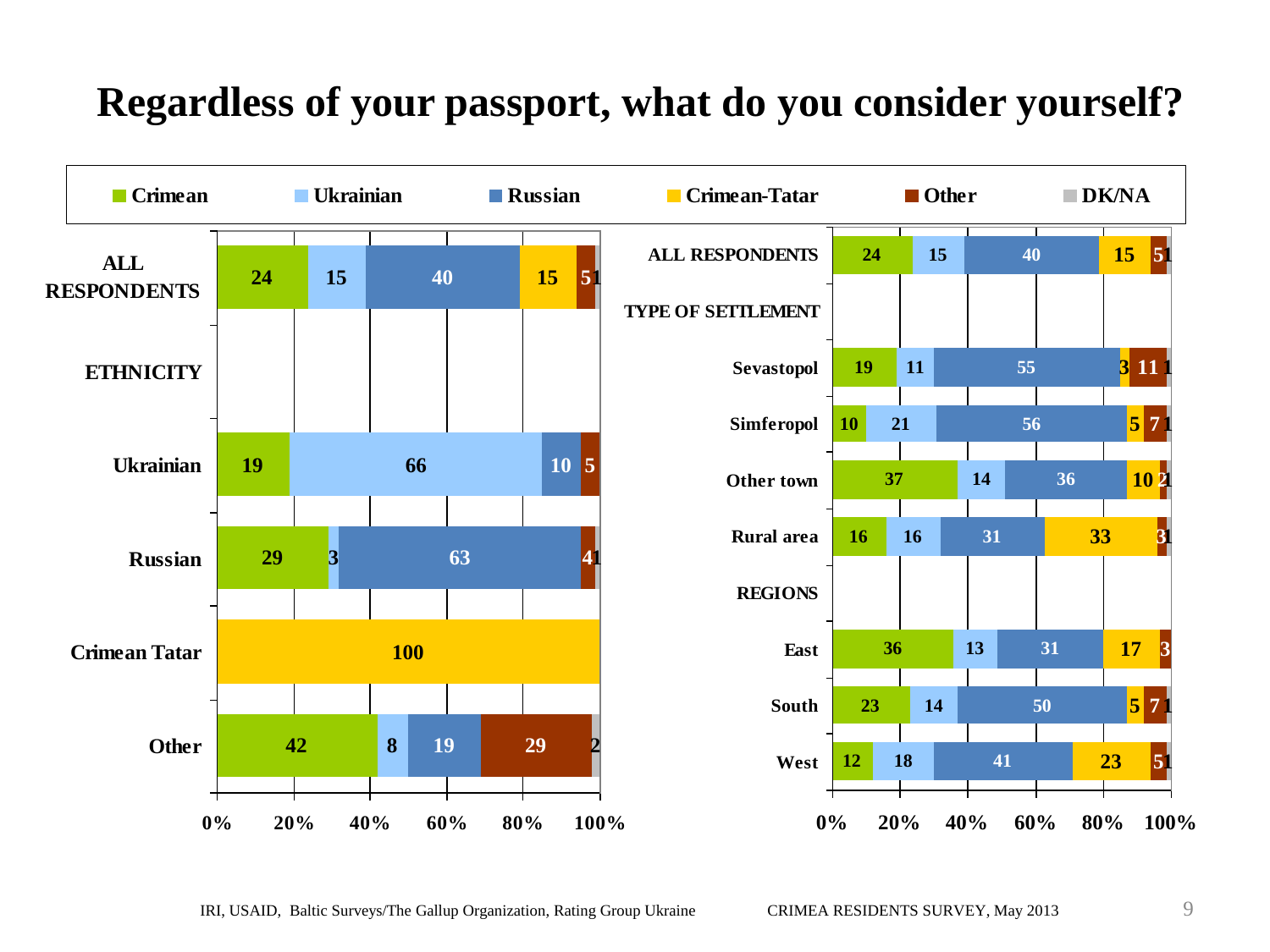# ISSUES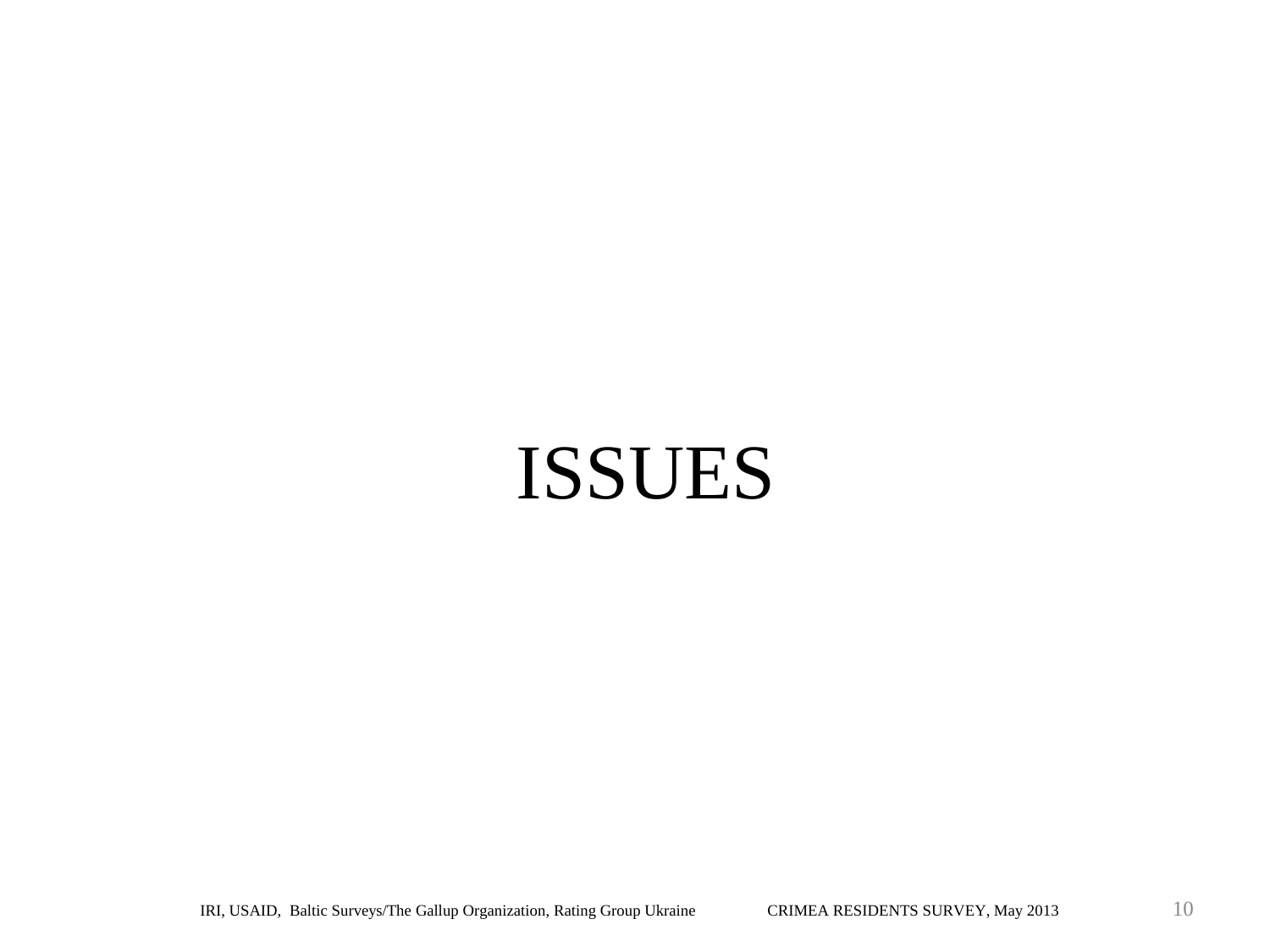#### **Please tell me, which three of the following issues are the most important for Crimea**?

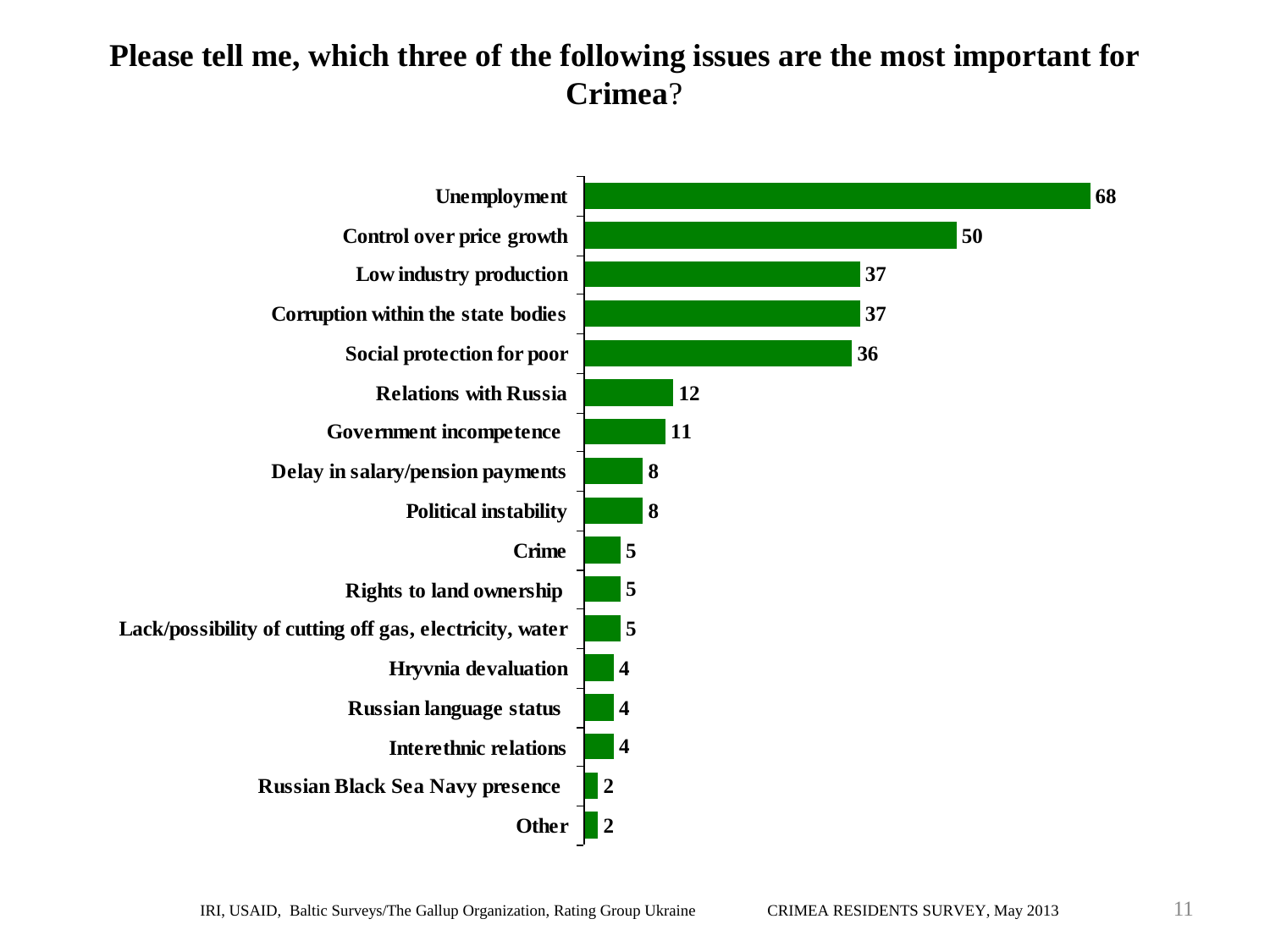#### **Please tell me, which three of the following issues are the most important for you personally**?

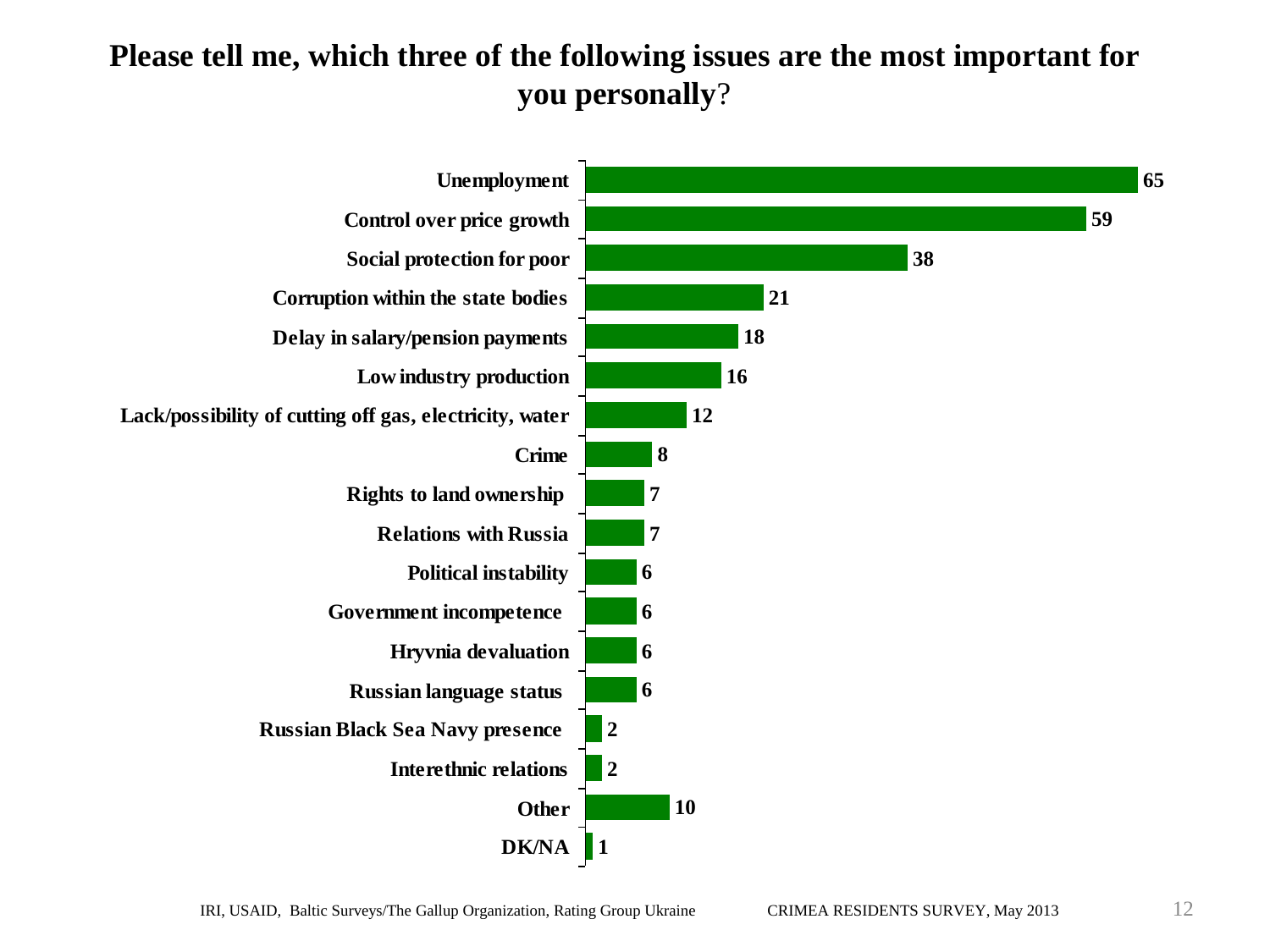#### **Do you think it is acceptable or not if some groups of people use the following methods of protests? How acceptable is each of these forms?**

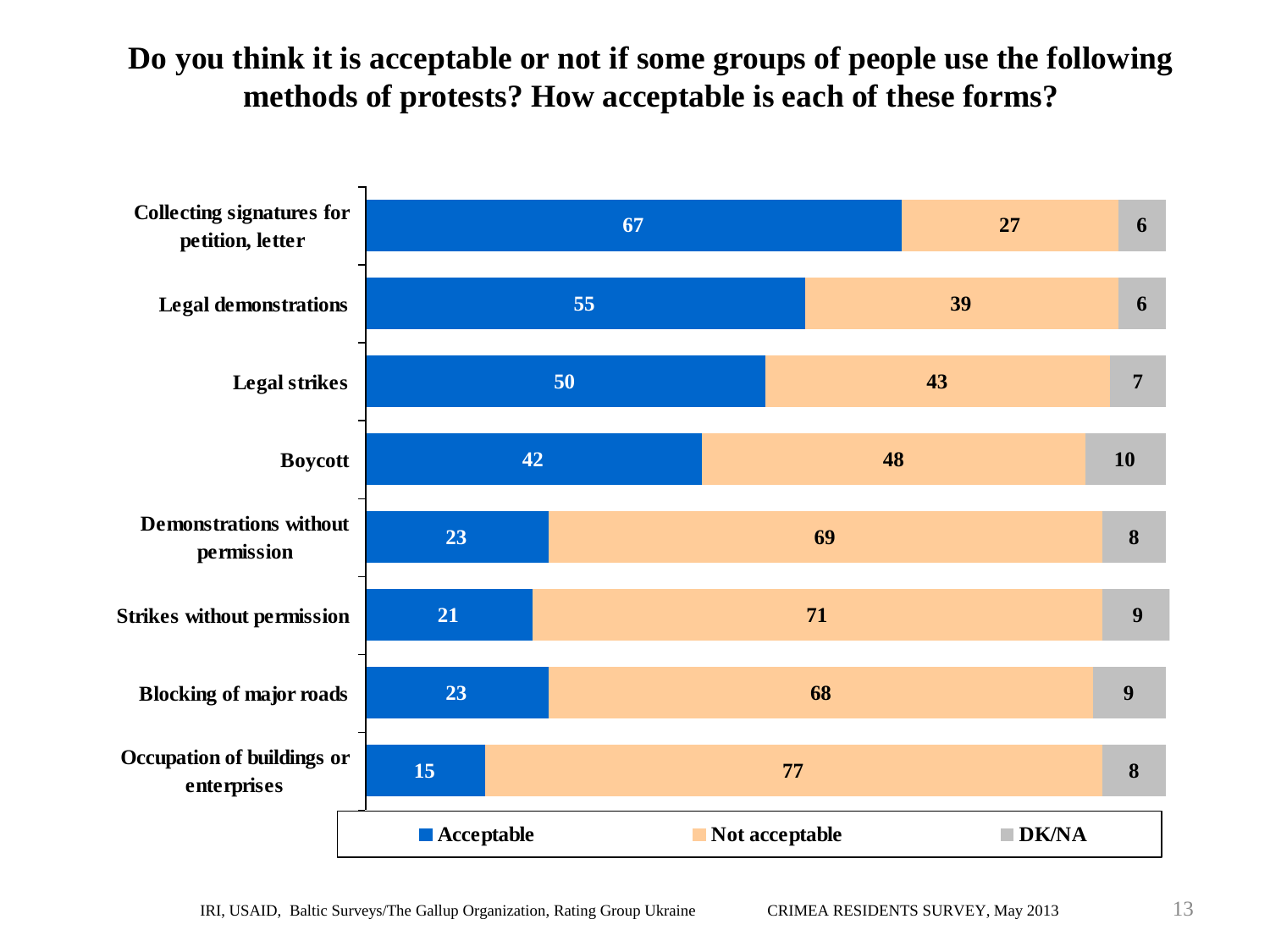#### **If Ukraine was able to enter only one international economic union, which entity should it be with?**

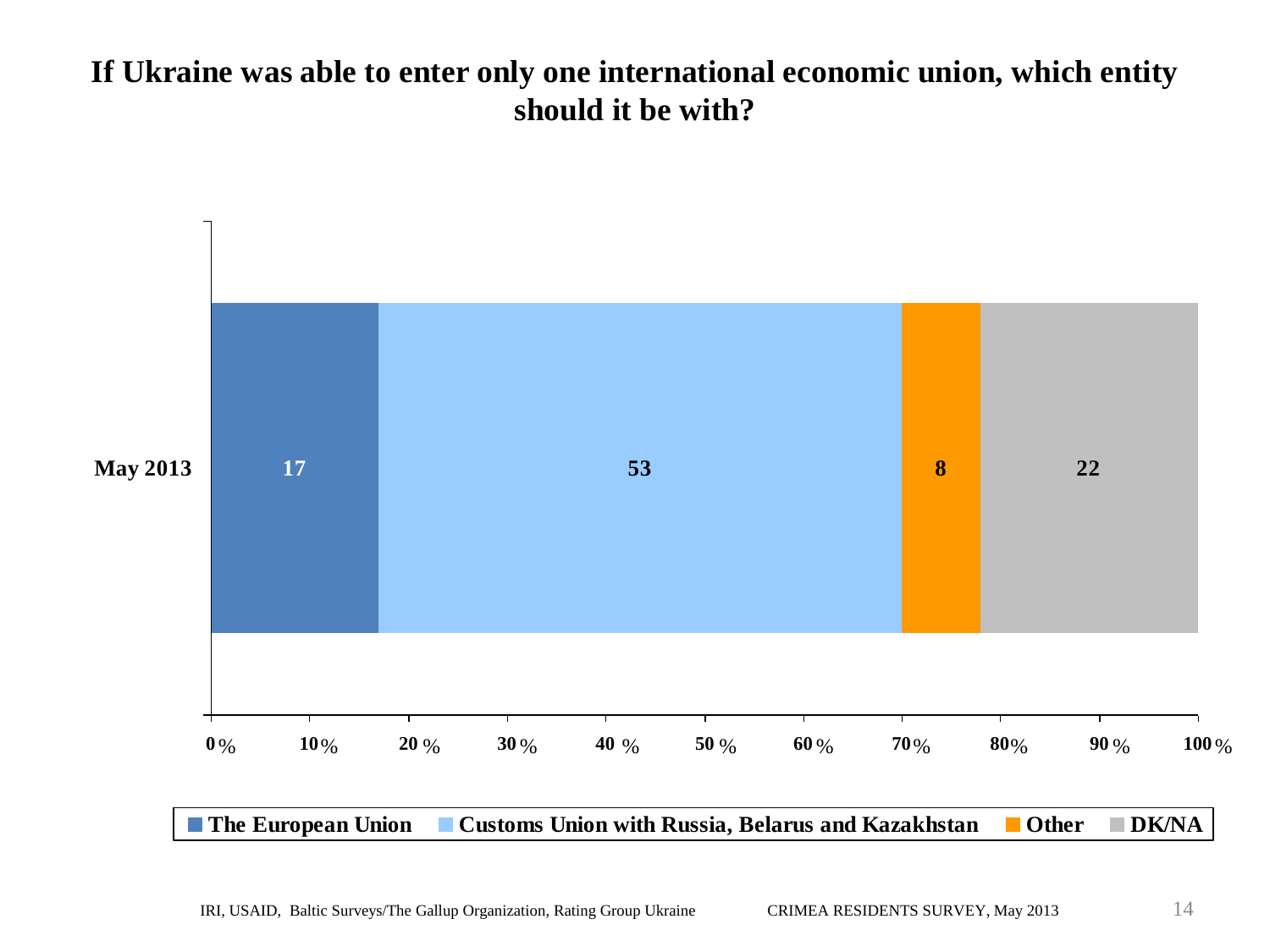#### **How would you evaluate your attitude to the following entities?**

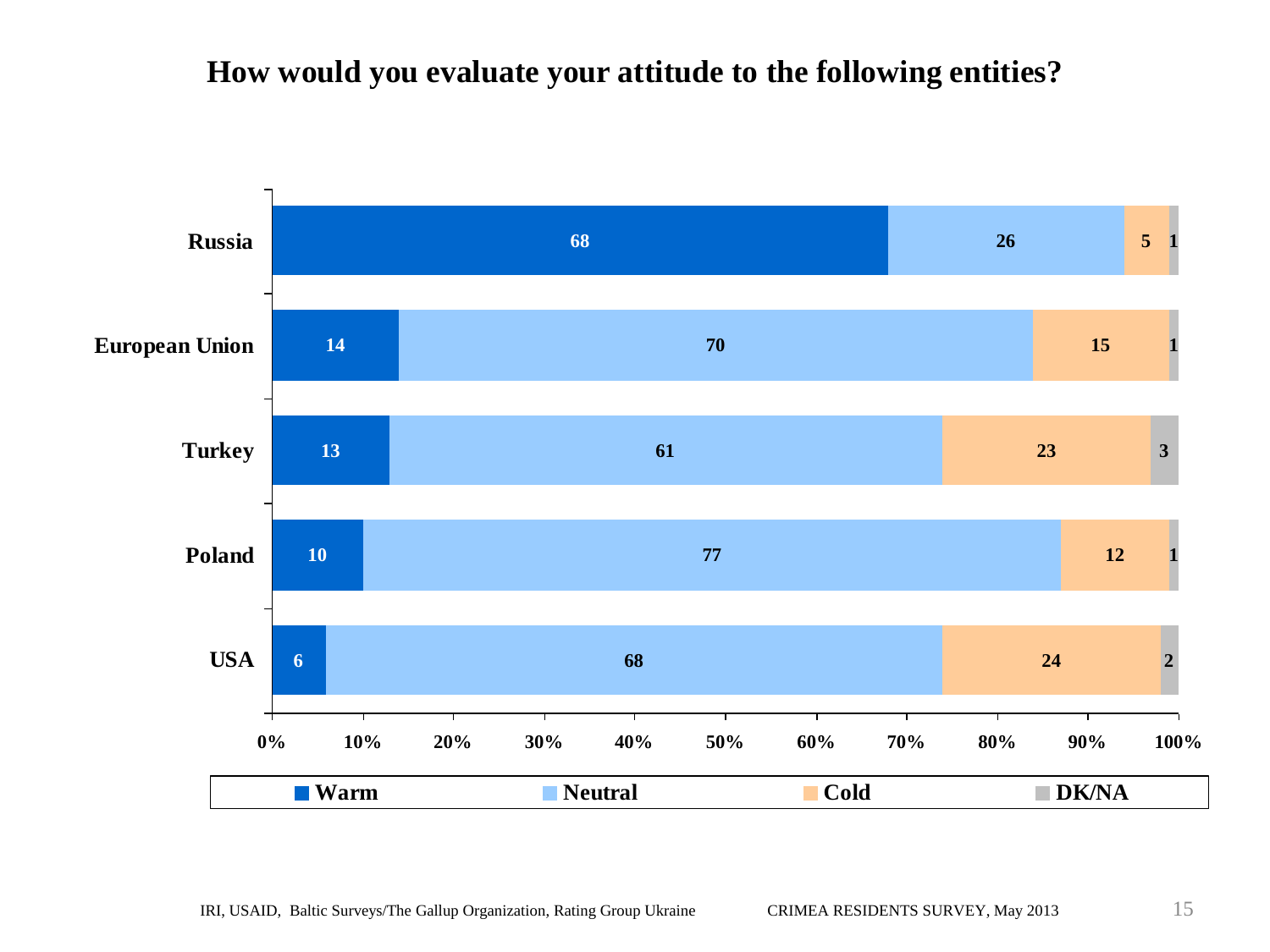### **How would you evaluate current relations between Ukraine and Russia?**

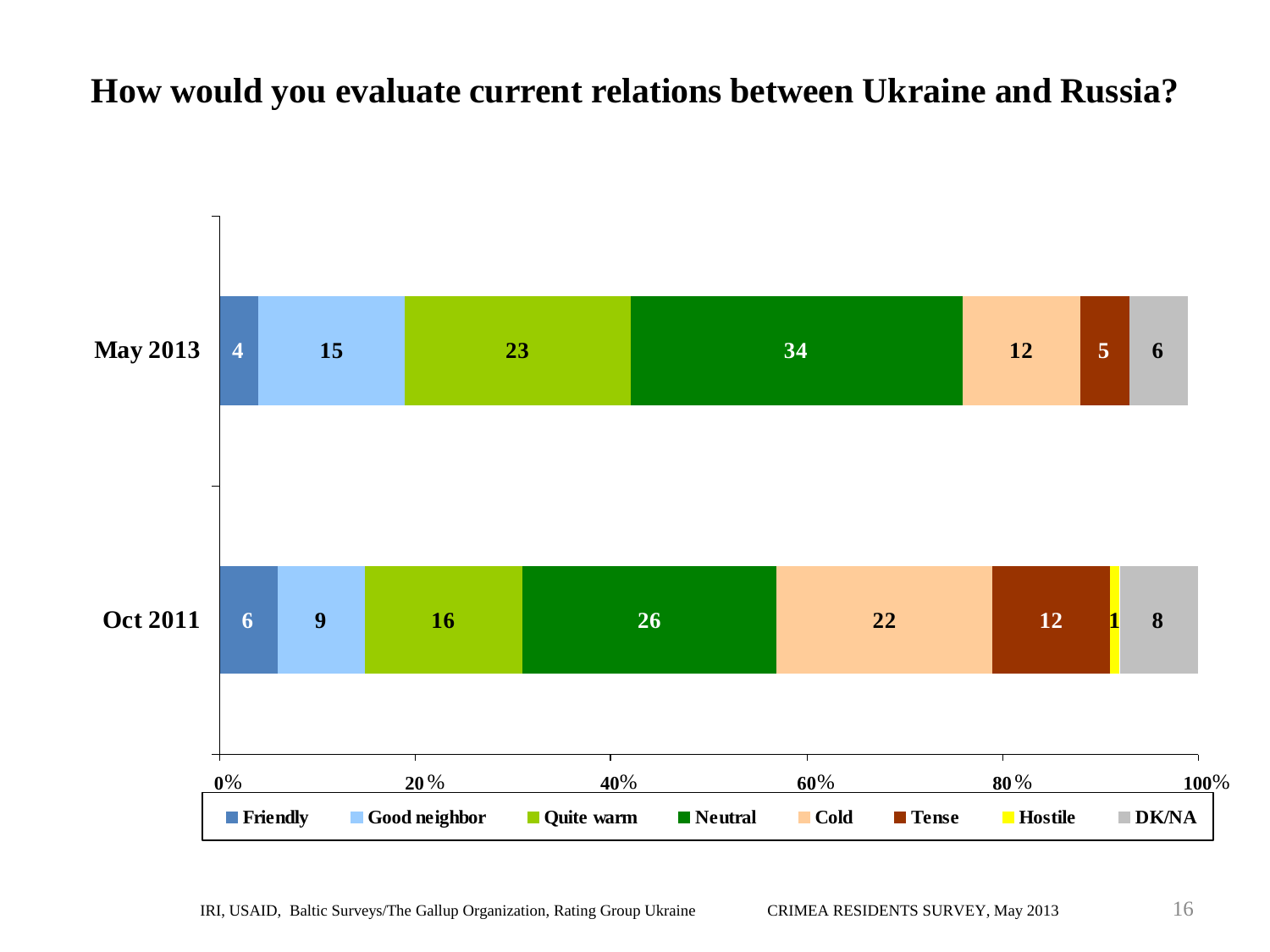## **In your opinion, what should the status of Crimea be?**

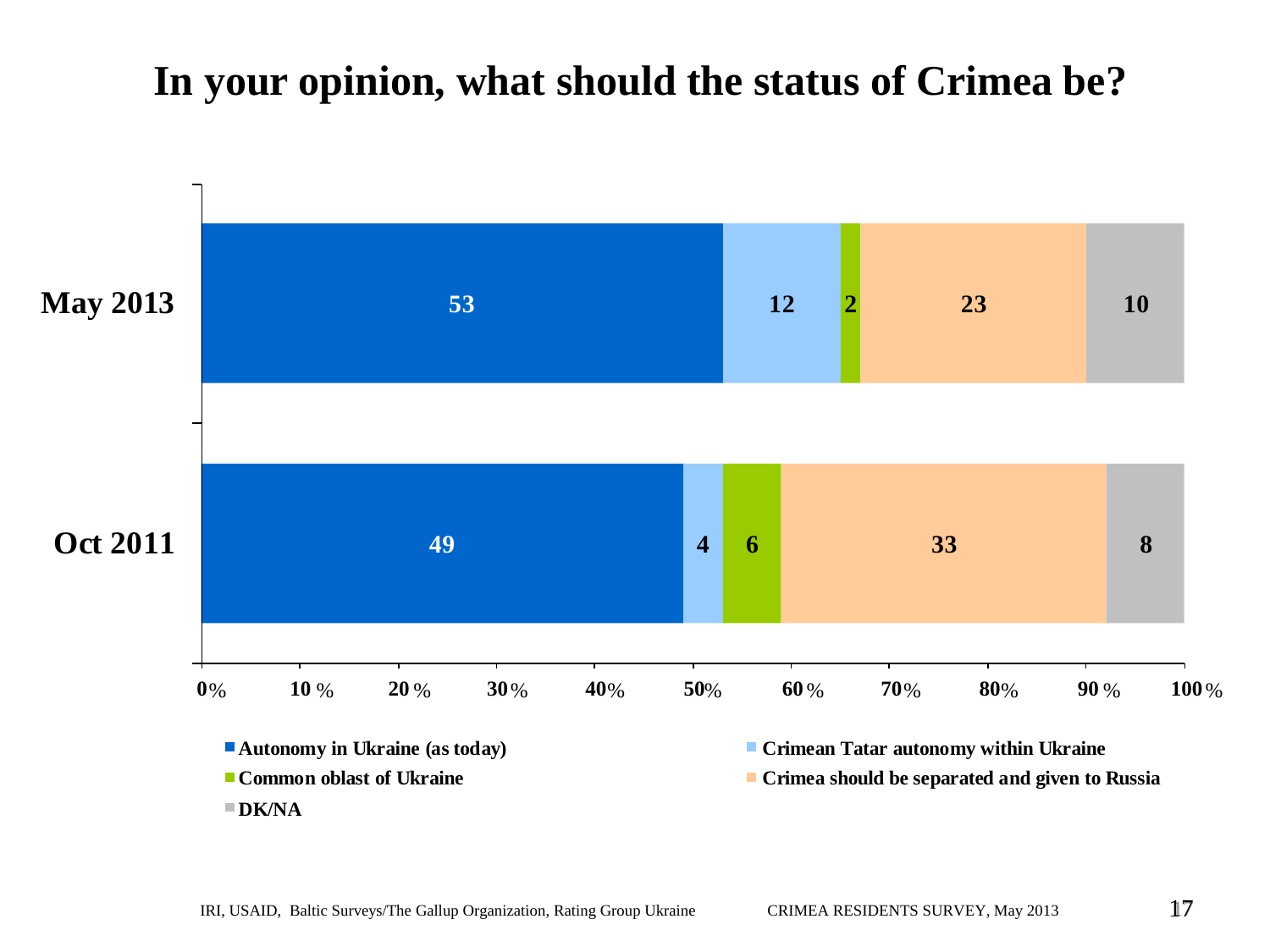**Land ownership is a very important issue in Crimea. Many Crimean Tartars believe they should be allocated land by the government to compensate for the deportation. Do you agree or disagree with this opinion?** 

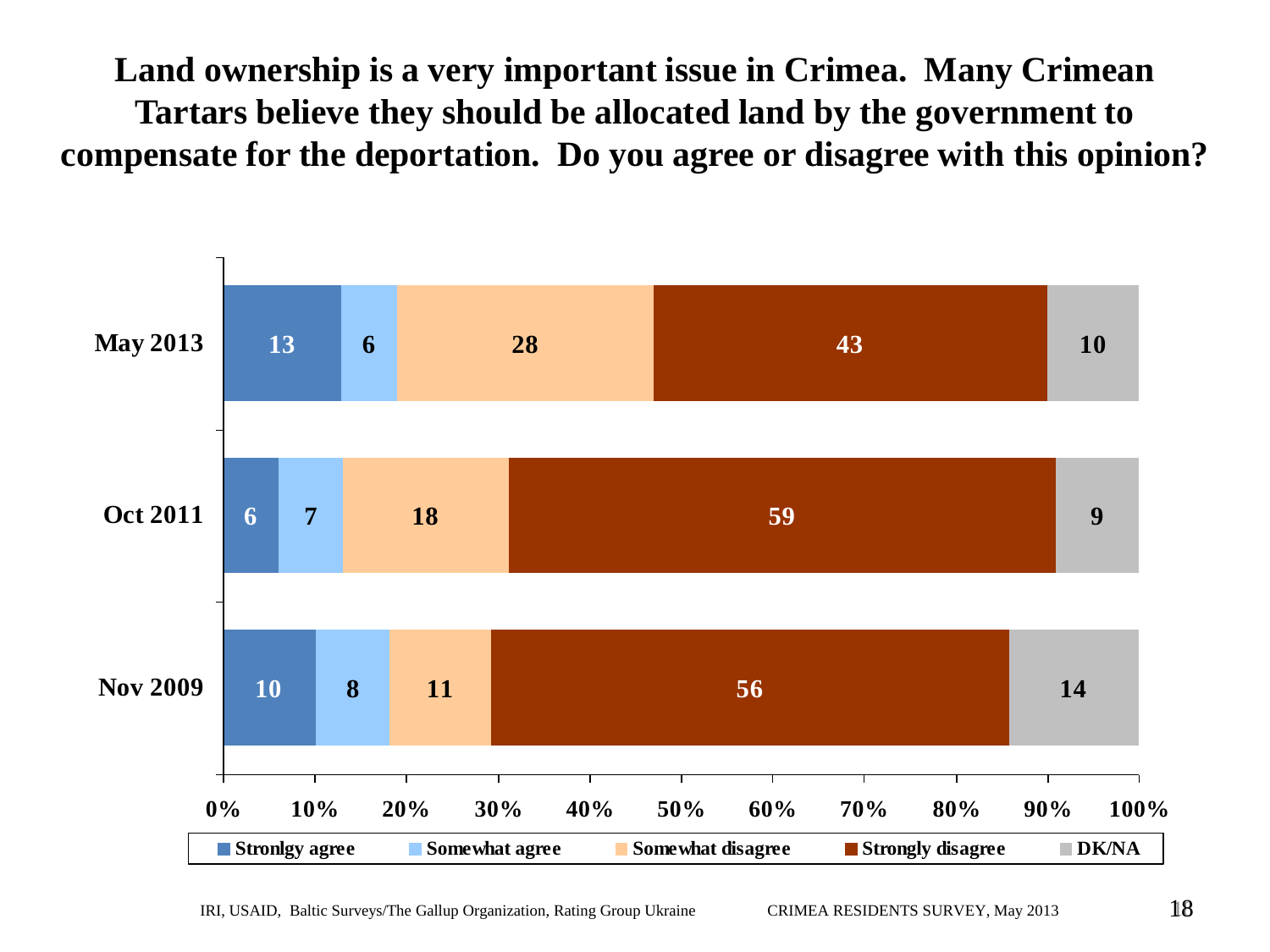## **Do you believe tension between Crimean Tatars and non-Tatar Crimean residents has increased or decreased during the last 12 months?**

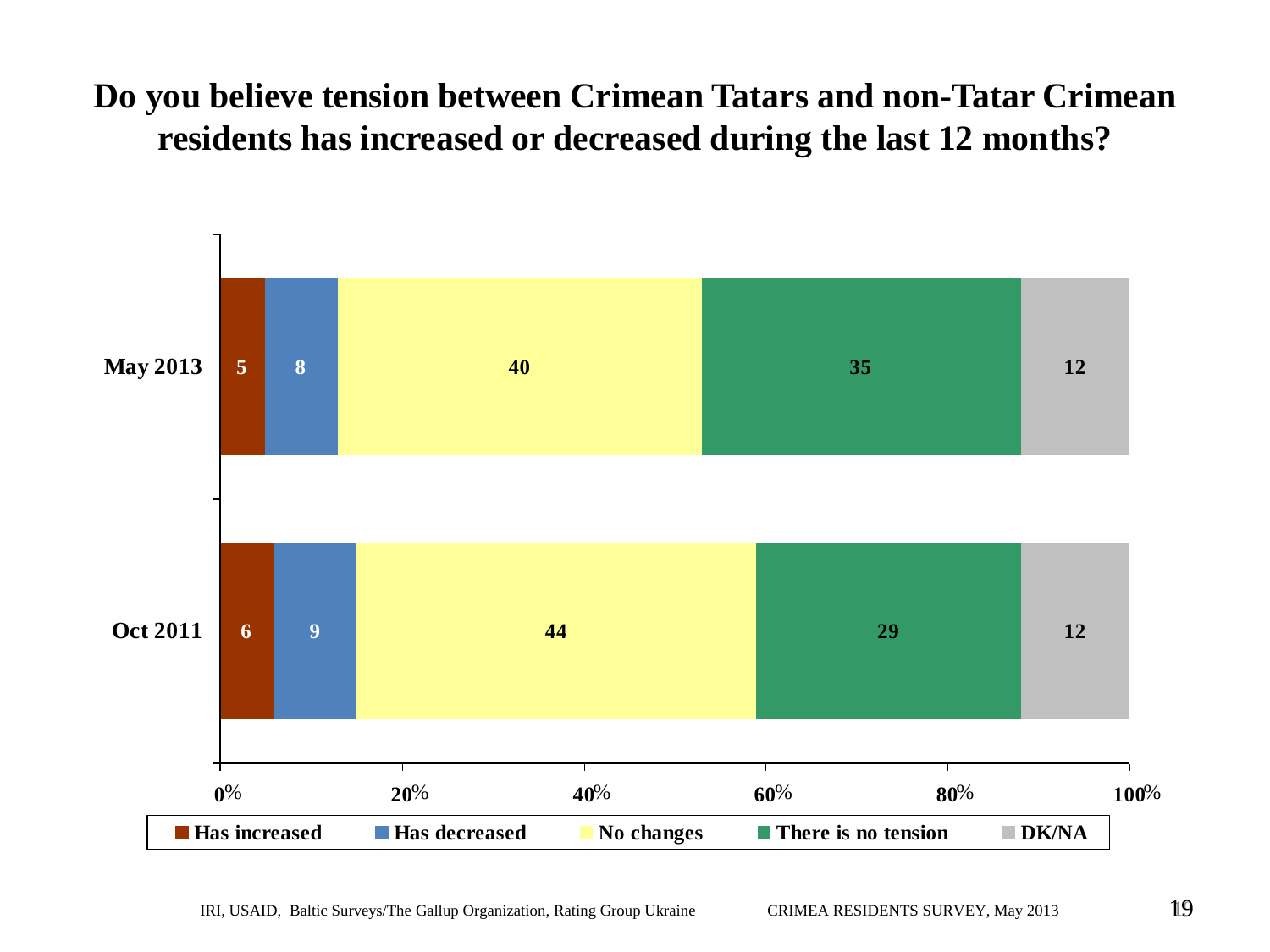### **How would you evaluate the level of Ukraine's involvement into solution of the Crimean Tatars' problems?**

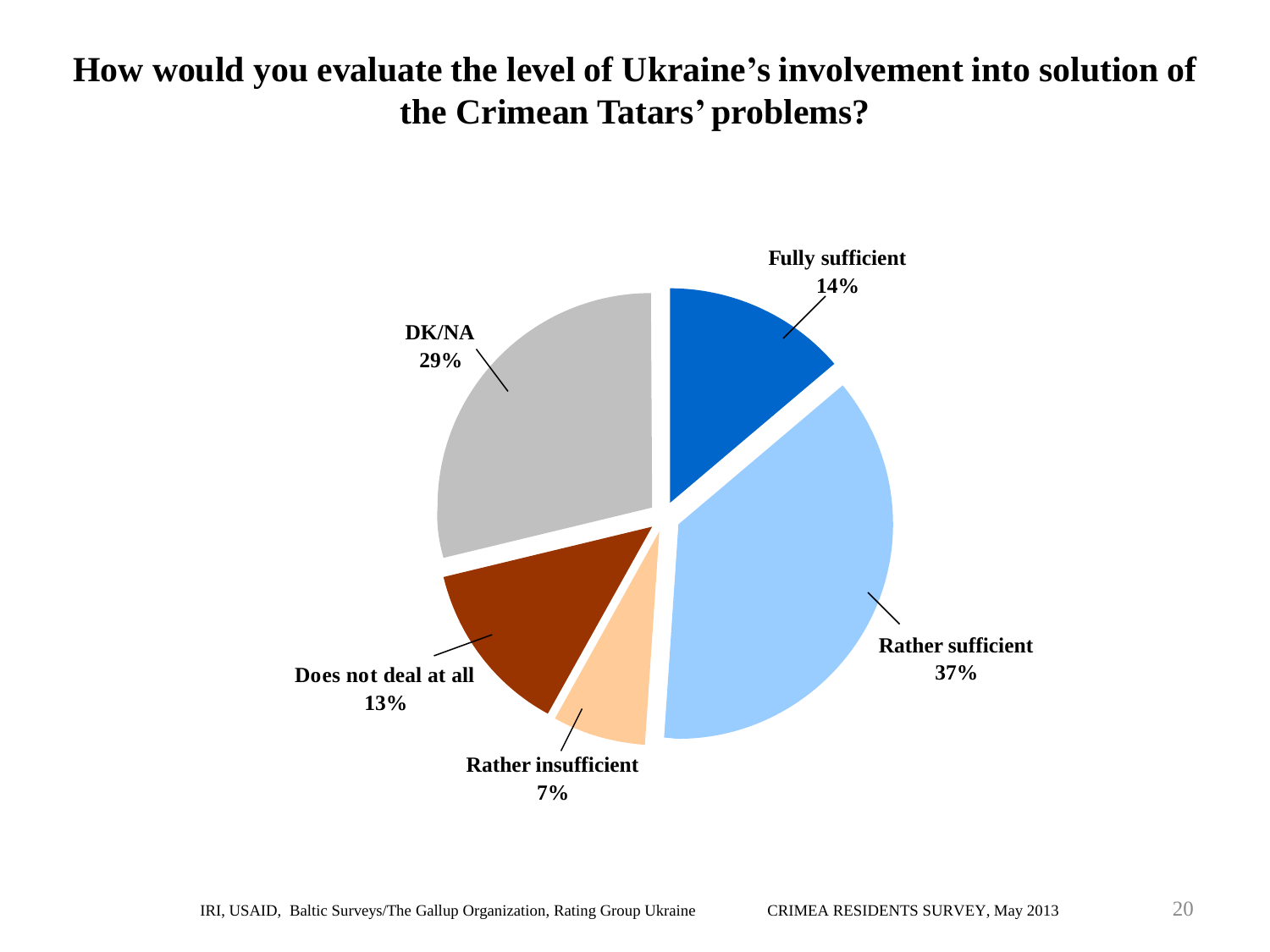### **In your opinion, are ethnic Crimeans sufficiently represented in the Crimean authority bodies?**

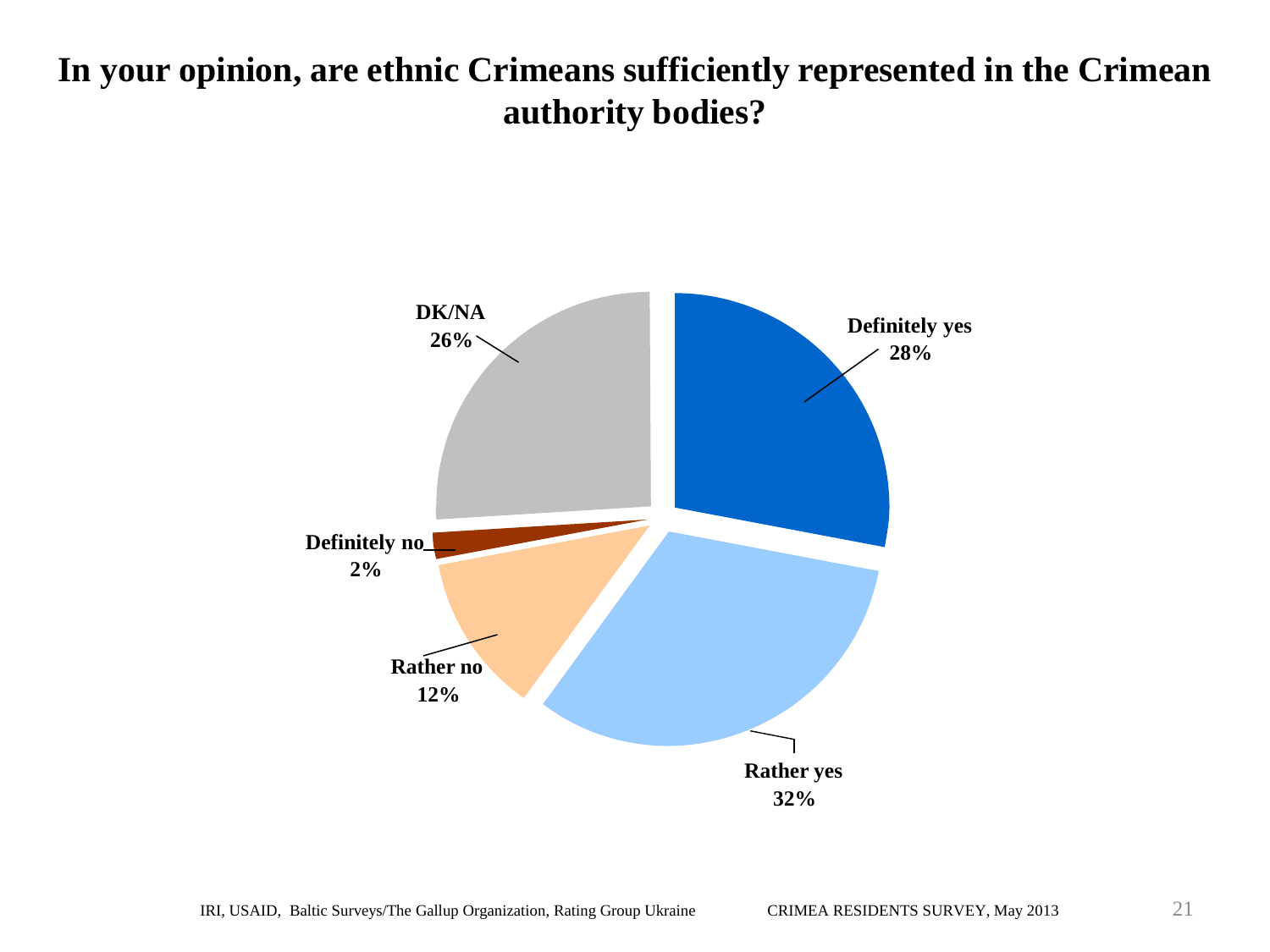### **Are you going to take part in the elections of Kurultai\* delegates of the Crimean Tatar people?** Crimean Tatars, n=184



\*The Kurultai is a 250-person elected body that is responsible for serving as the elected advocacy body for the Crimean Tatar people.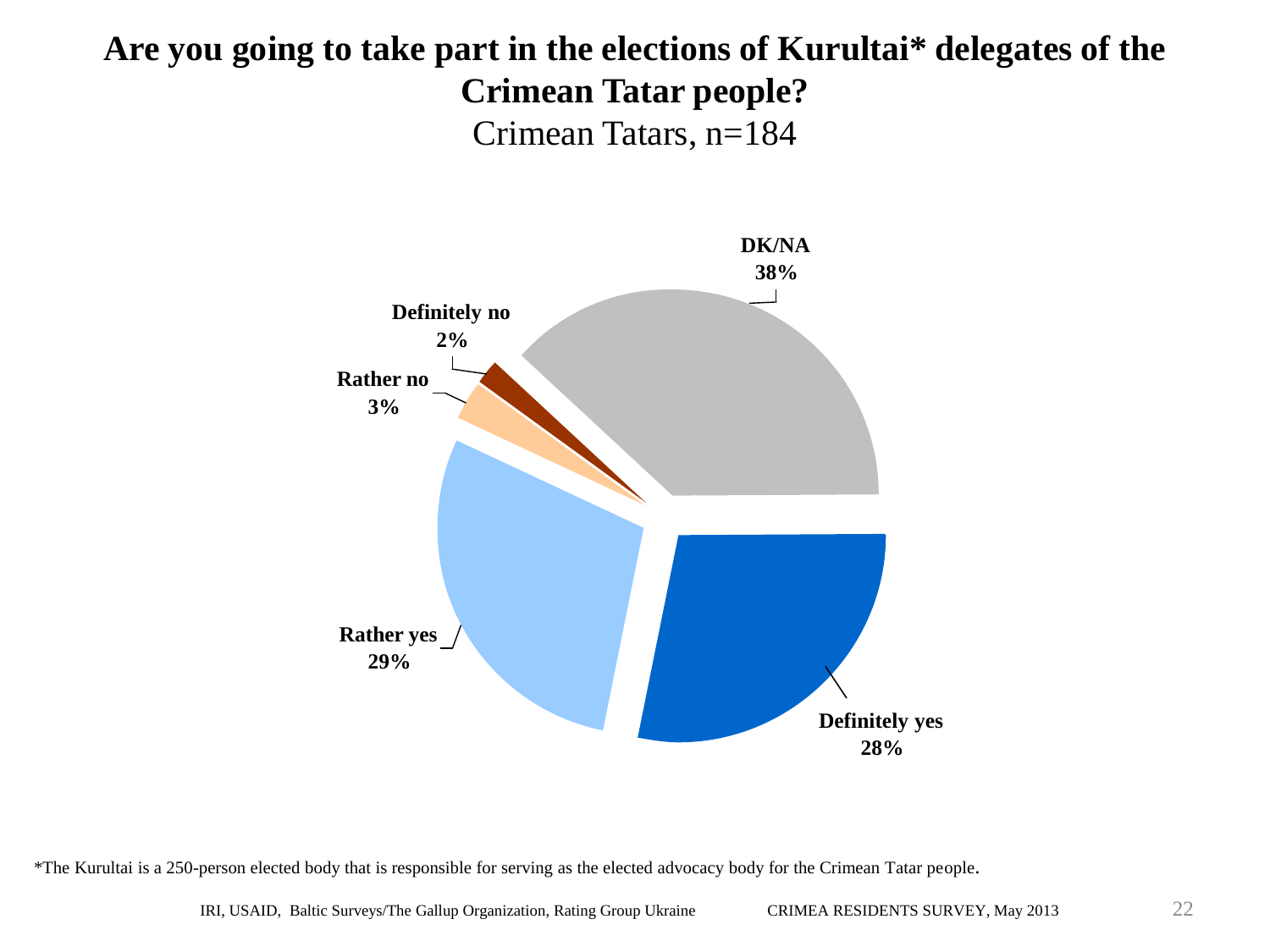## **In your opinion, has your nationality influenced your employment prospects?** Crimean Tatars, n=184

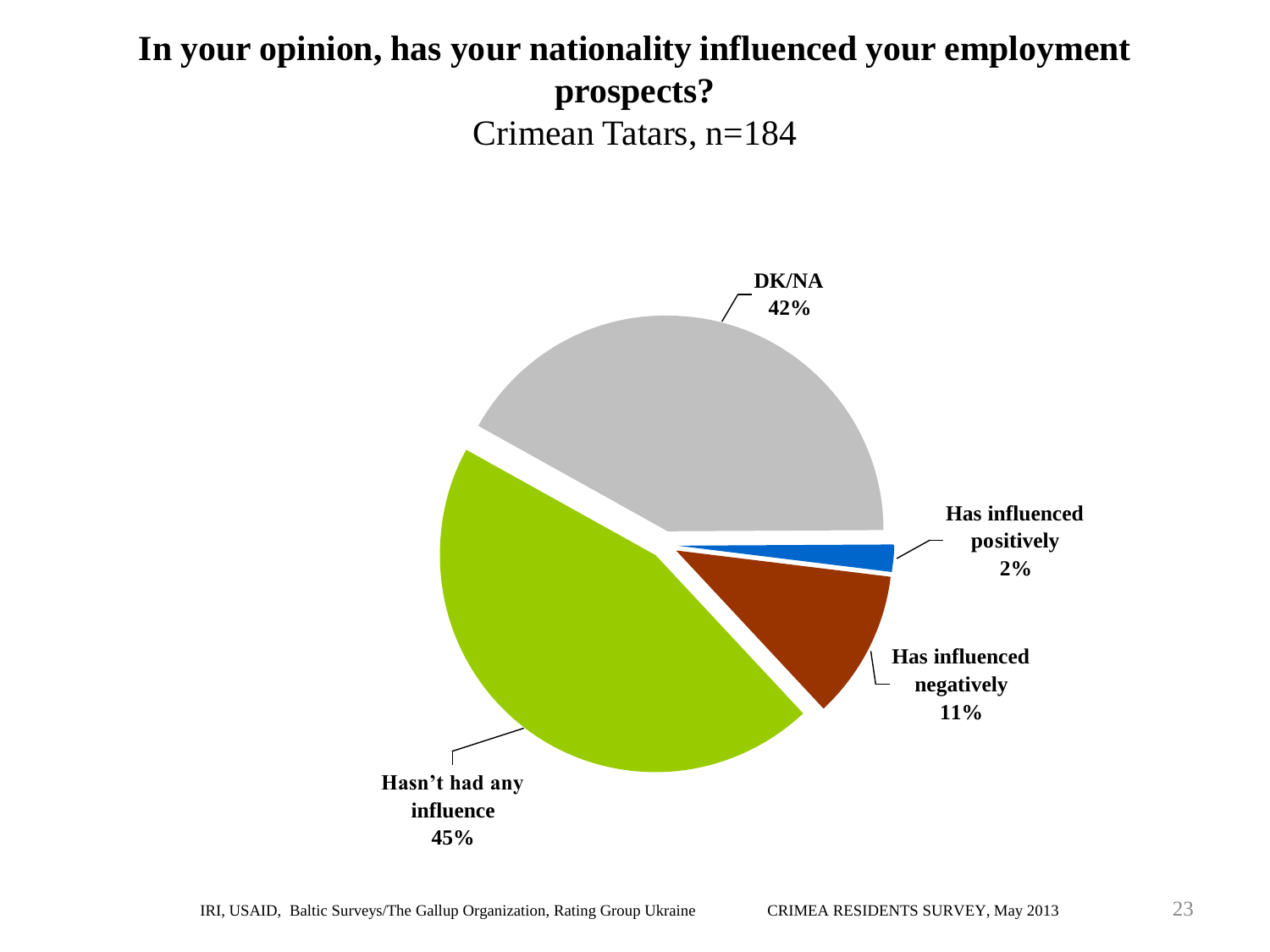### **Who should be in charge of organizing memorial events dedicated to the memory of genocide of the Crimean Tatar people?** Crimean Tatars, n=184



\*The Mejlis is the central executive body of the Kurultai of Crimean Tatars, living in their homeland of Crimea, Ukraine.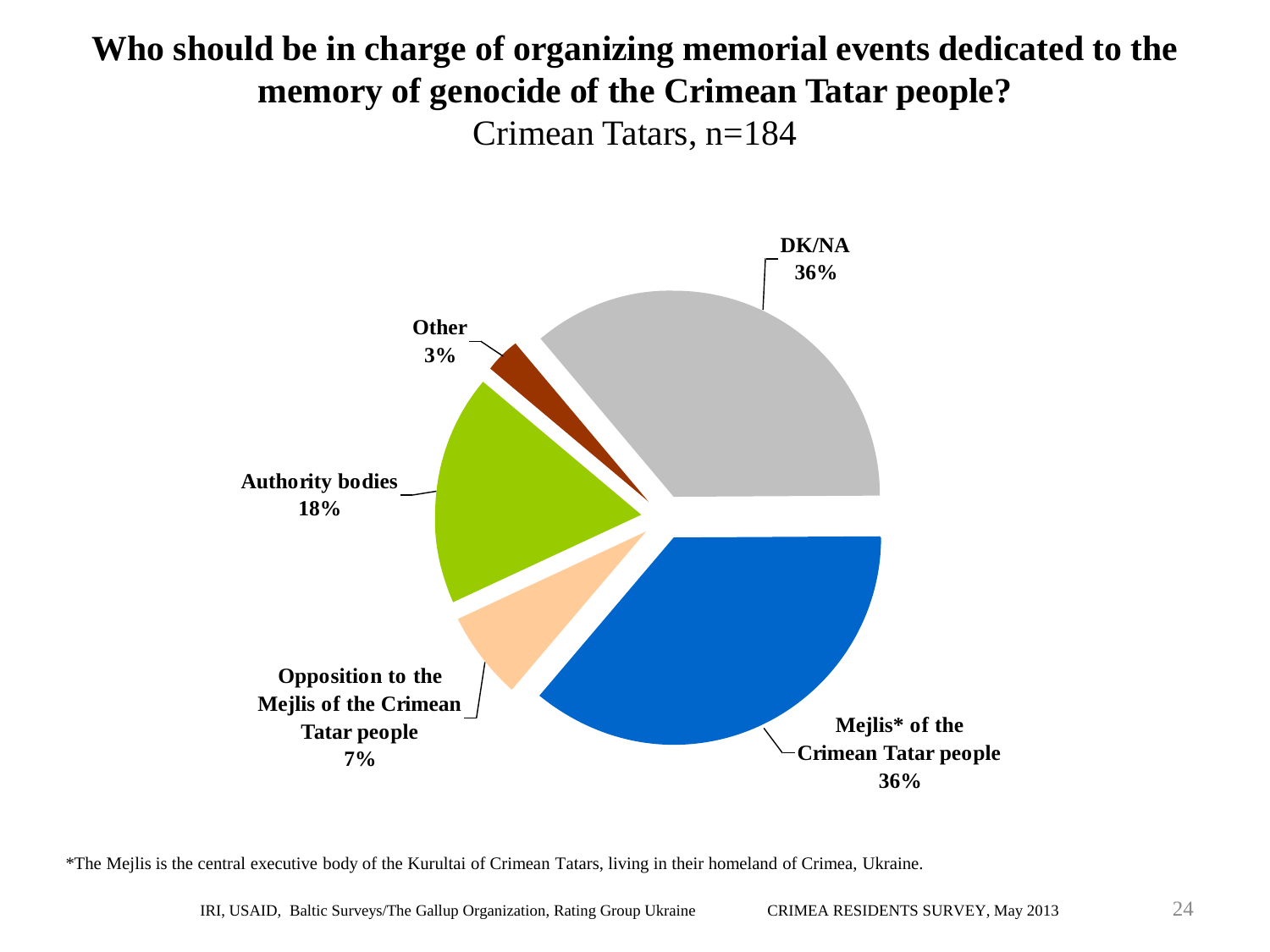**There is a provision in Ukrainian legislation that requires a** *rayon* **council to address an issue if it is raised in a citizen initiated public hearing. Are you aware of this provision in the law or have you ever taken part in a public hearing?** 

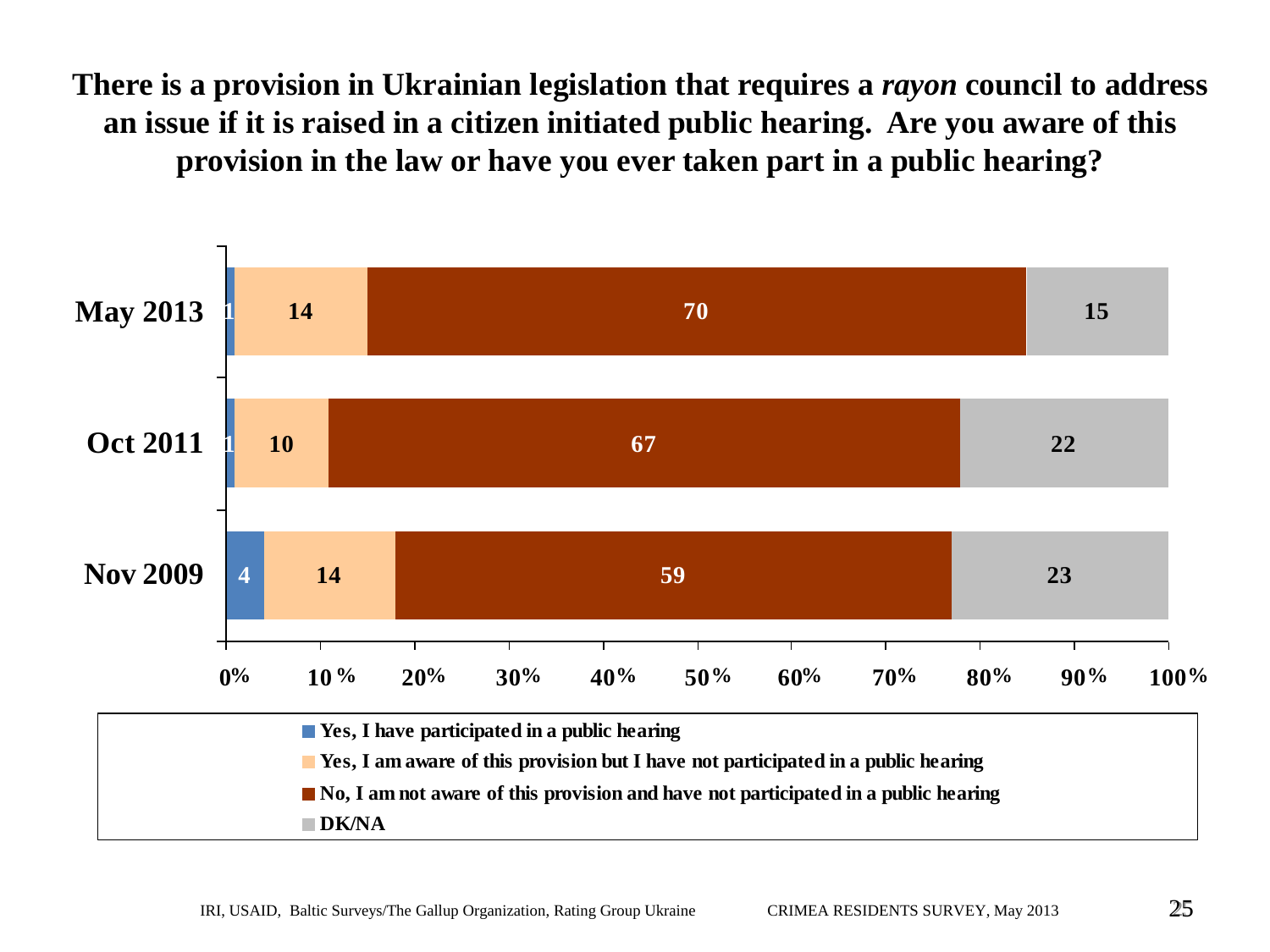## POLITICS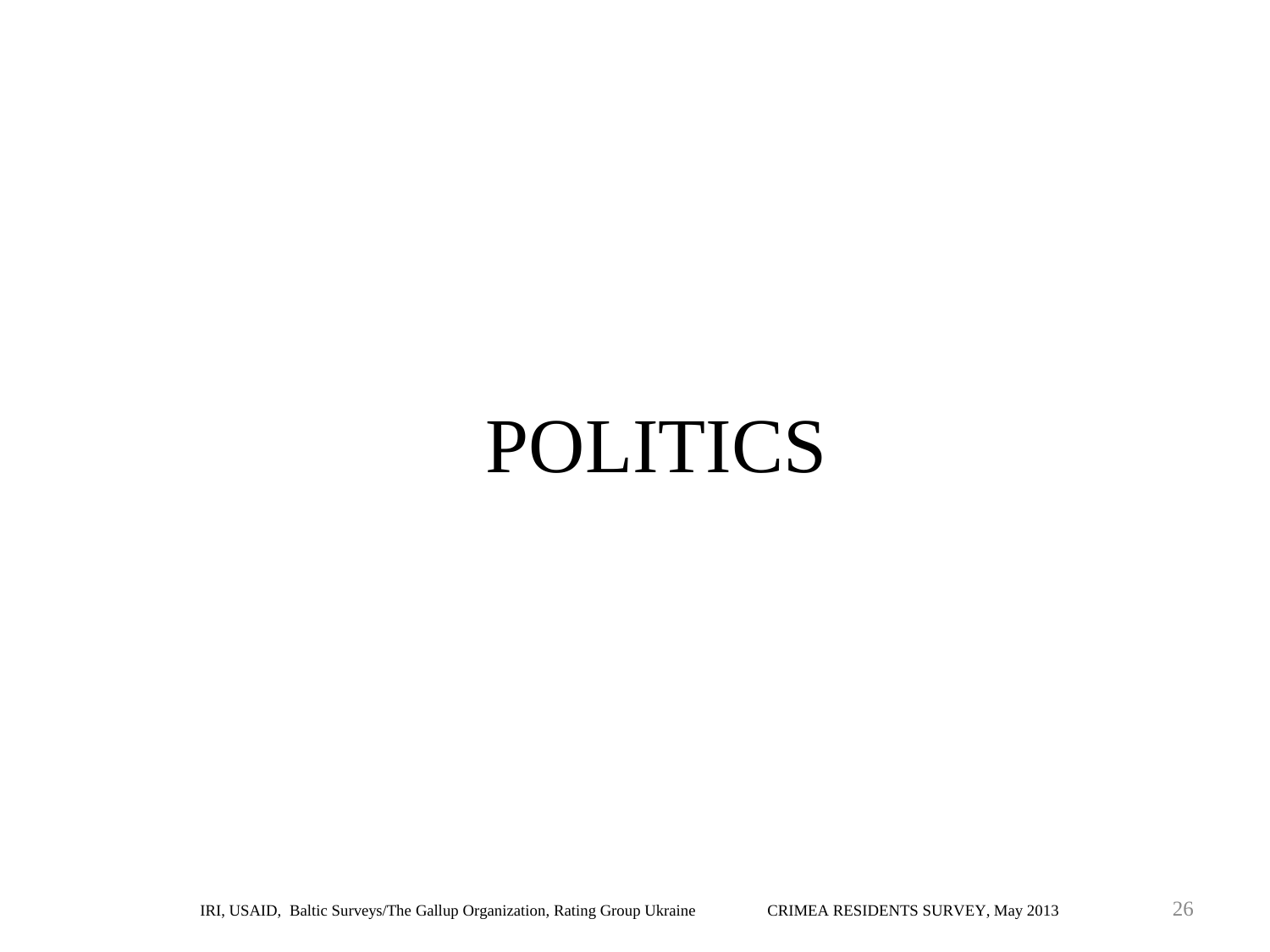#### **If pre-term parliamentary elections were announced today, would you vote in such elections?**

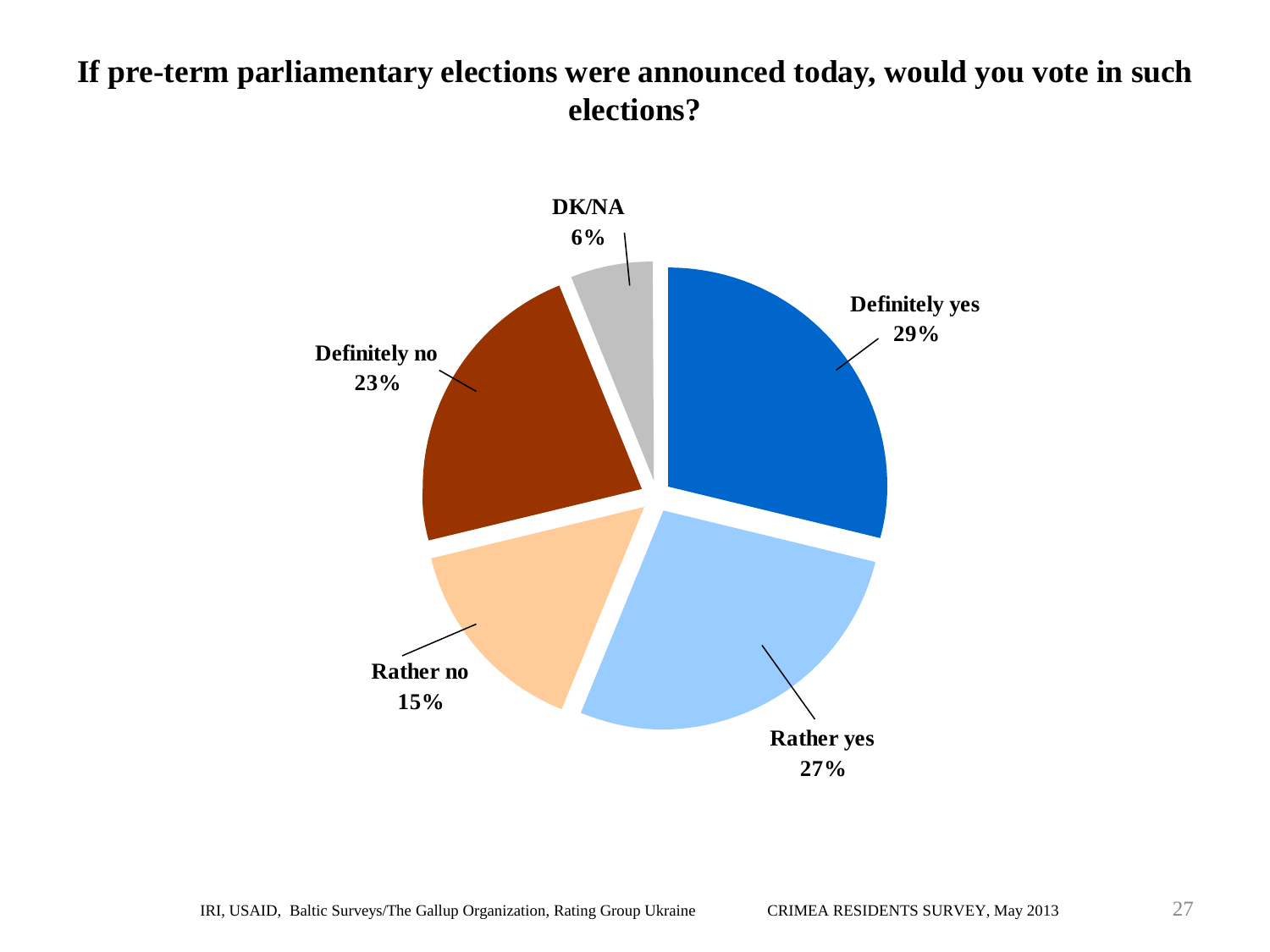#### **Would you participate in the presidential election, if it were to take place next Sunday?**

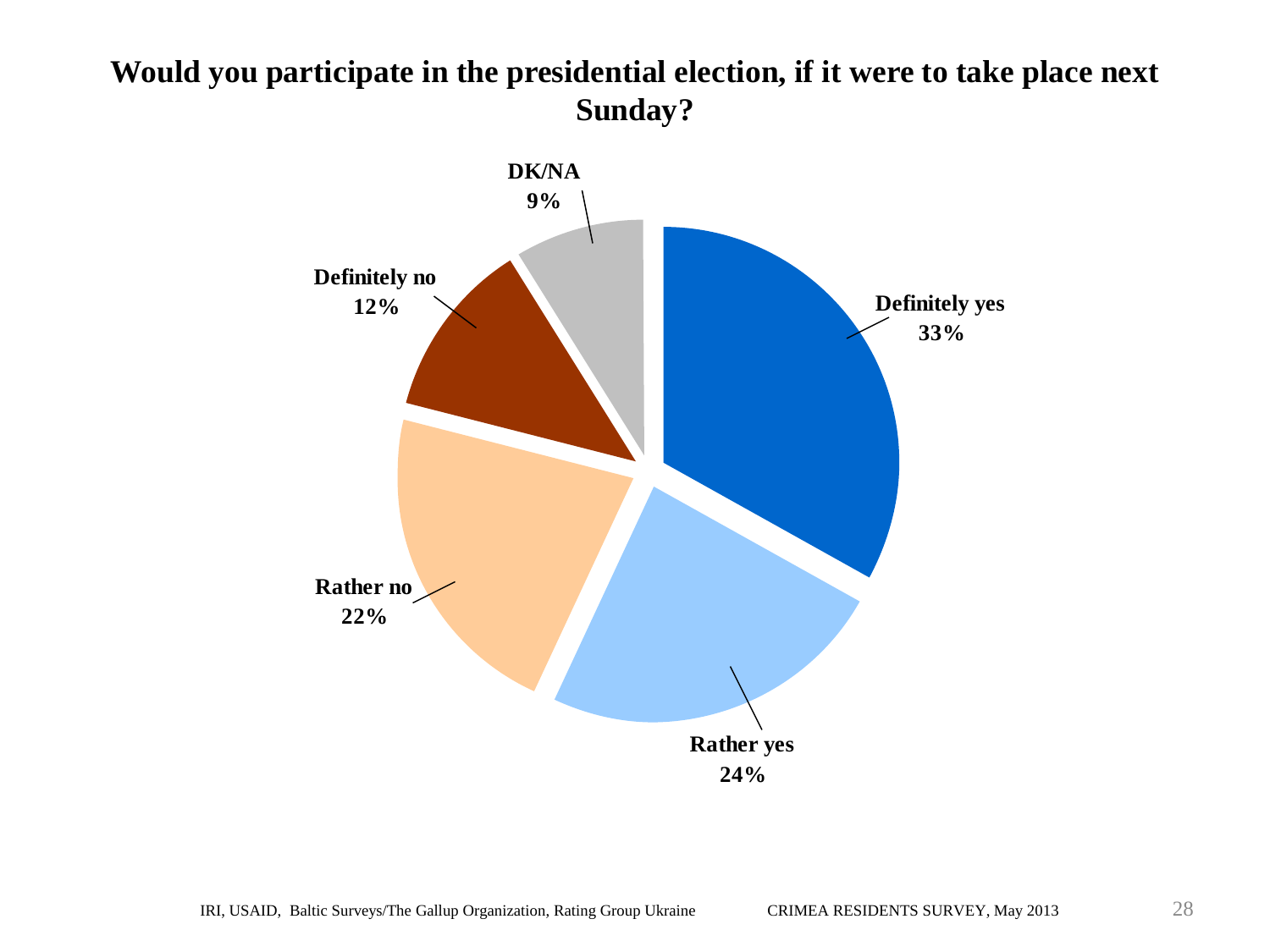#### **In your opinion, has the situation in the following areas improved or worsened during last two years?**

| <b>Prices</b><br>76  |                 |     |                                               |     |     |     |     |                         | 20                  |                         | 31                                                  |
|----------------------|-----------------|-----|-----------------------------------------------|-----|-----|-----|-----|-------------------------|---------------------|-------------------------|-----------------------------------------------------|
|                      | 61              |     |                                               |     |     |     |     |                         |                     | 5 <sup>5</sup>          |                                                     |
|                      | 56              |     |                                               |     |     | 38  |     |                         |                     |                         | 5 <sub>1</sub>                                      |
| Employment           | 54              |     |                                               |     |     | 36  |     |                         |                     | 8                       | $\overline{2}$                                      |
| <b>Agriculture</b>   | 51              |     |                                               |     |     | 38  |     |                         |                     | 4                       | 7                                                   |
|                      | 49              |     |                                               |     | 36  |     |     |                         |                     | 13                      | $\overline{2}$                                      |
|                      |                 |     |                                               | 38  |     |     |     |                         | 12                  | $\overline{\mathbf{3}}$ |                                                     |
| Stability of hryvnia |                 |     |                                               | 42  |     |     |     |                         | 11                  | 3                       |                                                     |
|                      |                 |     |                                               | 40  |     |     |     | $\overline{\mathbf{4}}$ | 12                  |                         |                                                     |
|                      |                 |     |                                               | 36  |     |     |     | 18                      |                     | $\overline{\mathbf{4}}$ |                                                     |
|                      |                 |     |                                               | 45  |     |     |     |                         | 11                  | $\mathbf{3}$            |                                                     |
|                      |                 |     |                                               | 43  |     |     |     | 10<br>6                 |                     |                         |                                                     |
|                      |                 |     | 44                                            |     |     |     |     | 18                      |                     | $\overline{\mathbf{4}}$ |                                                     |
|                      | 33              |     |                                               |     | 43  |     |     |                         | 19                  |                         | 5 <sup>1</sup>                                      |
|                      | 26              |     |                                               | 56  |     |     |     |                         |                     | $\mathbf{3}$            |                                                     |
|                      | 24              |     |                                               |     | 54  |     |     |                         | 19                  |                         | $\mathbf{3}$                                        |
|                      | 16              |     |                                               |     | 63  |     |     |                         | 17                  |                         | $\overline{\mathbf{4}}$                             |
|                      | 16              |     |                                               | 59  |     |     |     | 12                      | 13                  |                         |                                                     |
|                      | 15              |     | 73                                            |     |     |     |     |                         | 5<br>$\overline{7}$ |                         |                                                     |
|                      |                 |     |                                               |     |     |     |     |                         |                     |                         | 100%                                                |
|                      | <b>Norsened</b> |     | <b>Stayed the same</b>                        |     |     |     |     |                         |                     |                         |                                                     |
|                      | 0%              | 10% | 47<br>44<br>44<br>42<br>41<br>40<br>34<br>20% | 30% | 40% | 50% | 60% | 70%<br><b>Improved</b>  | 31<br>80%           |                         | 3 <sup>1</sup><br>15<br>90%<br>$\blacksquare$ DK/NA |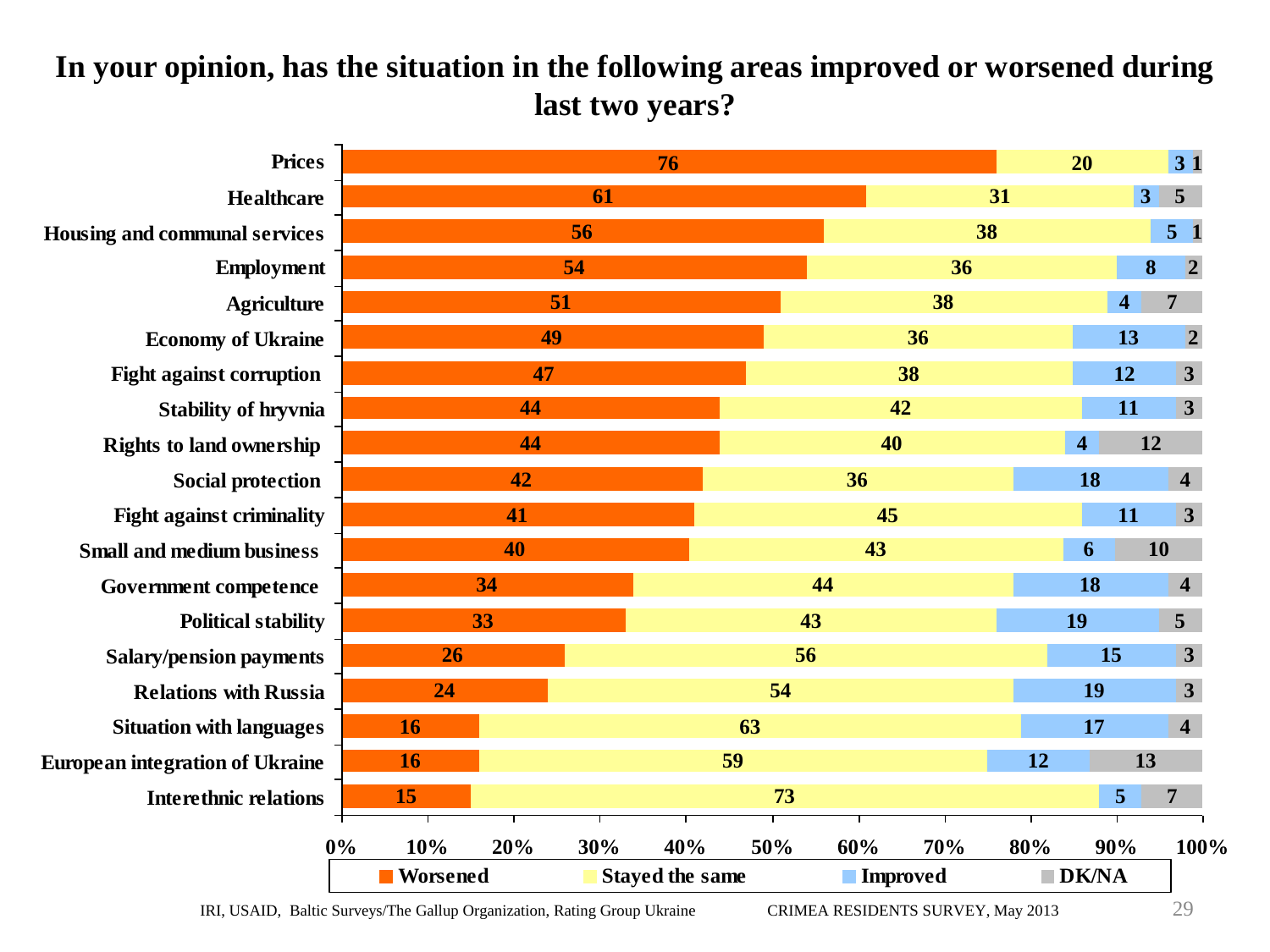# MASS MEDIA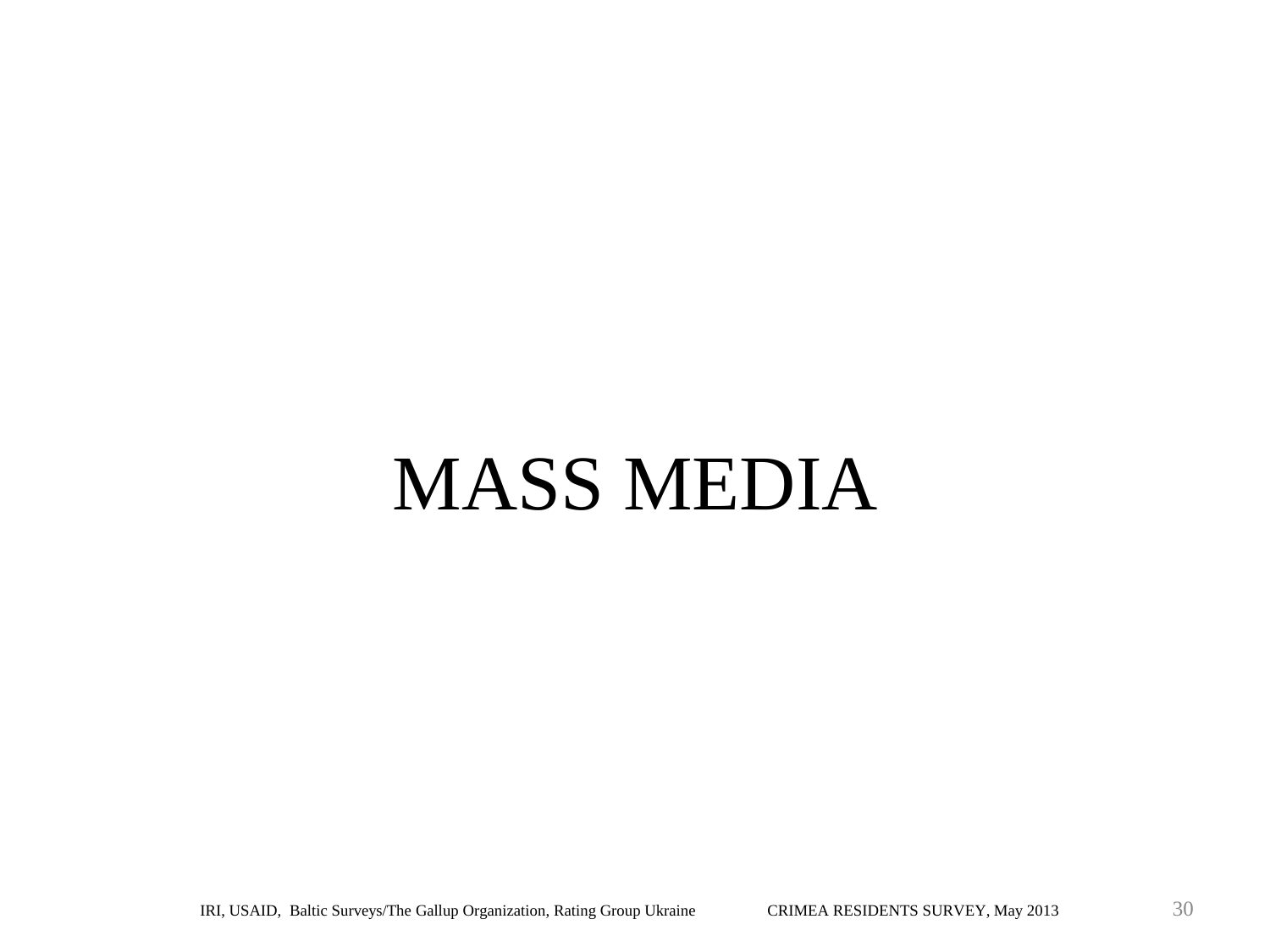## **On average, how many times per week do you use Internet?**

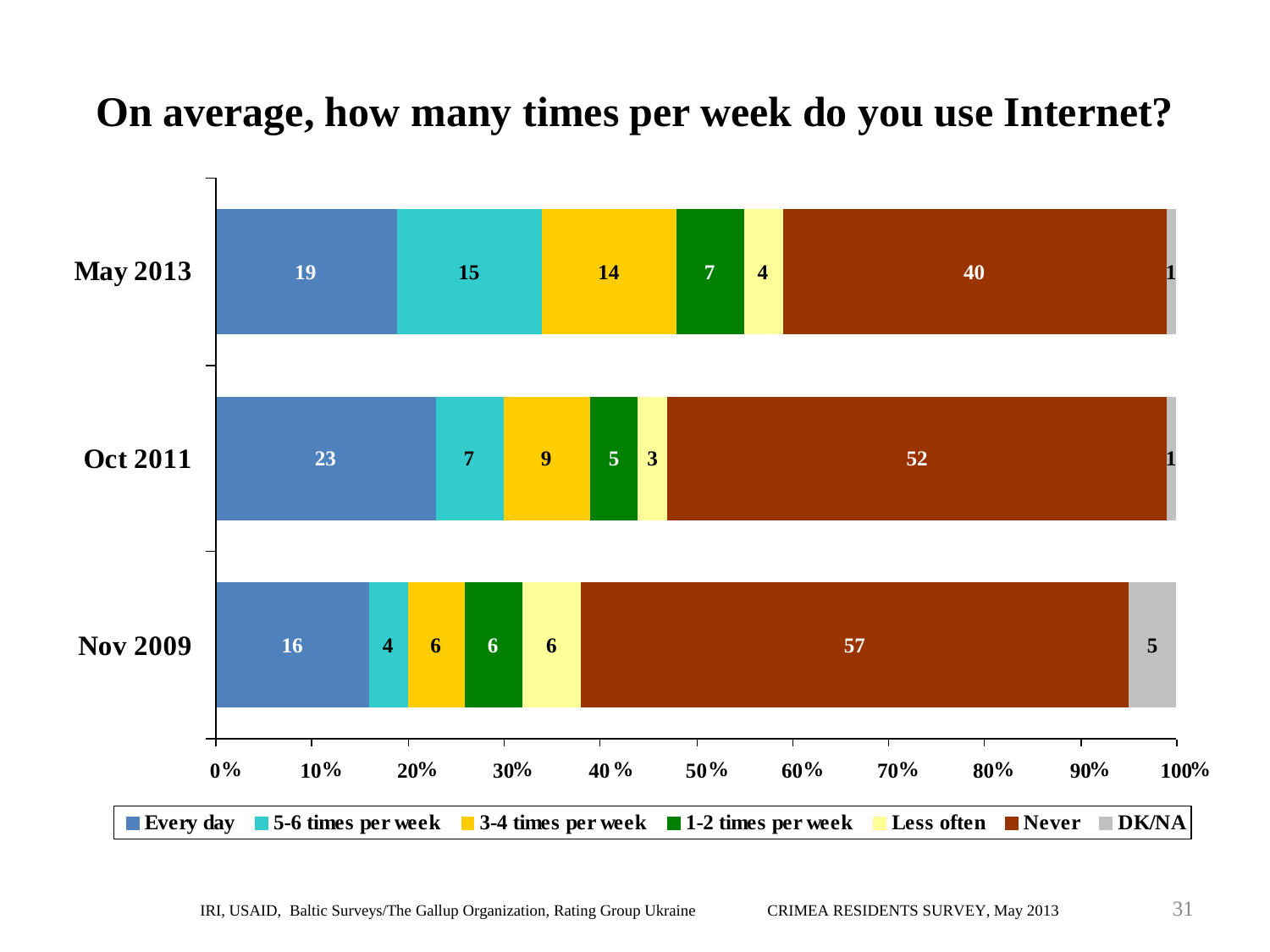# SELF-PERCEIVED SOCIO-ECONOMIC STATUS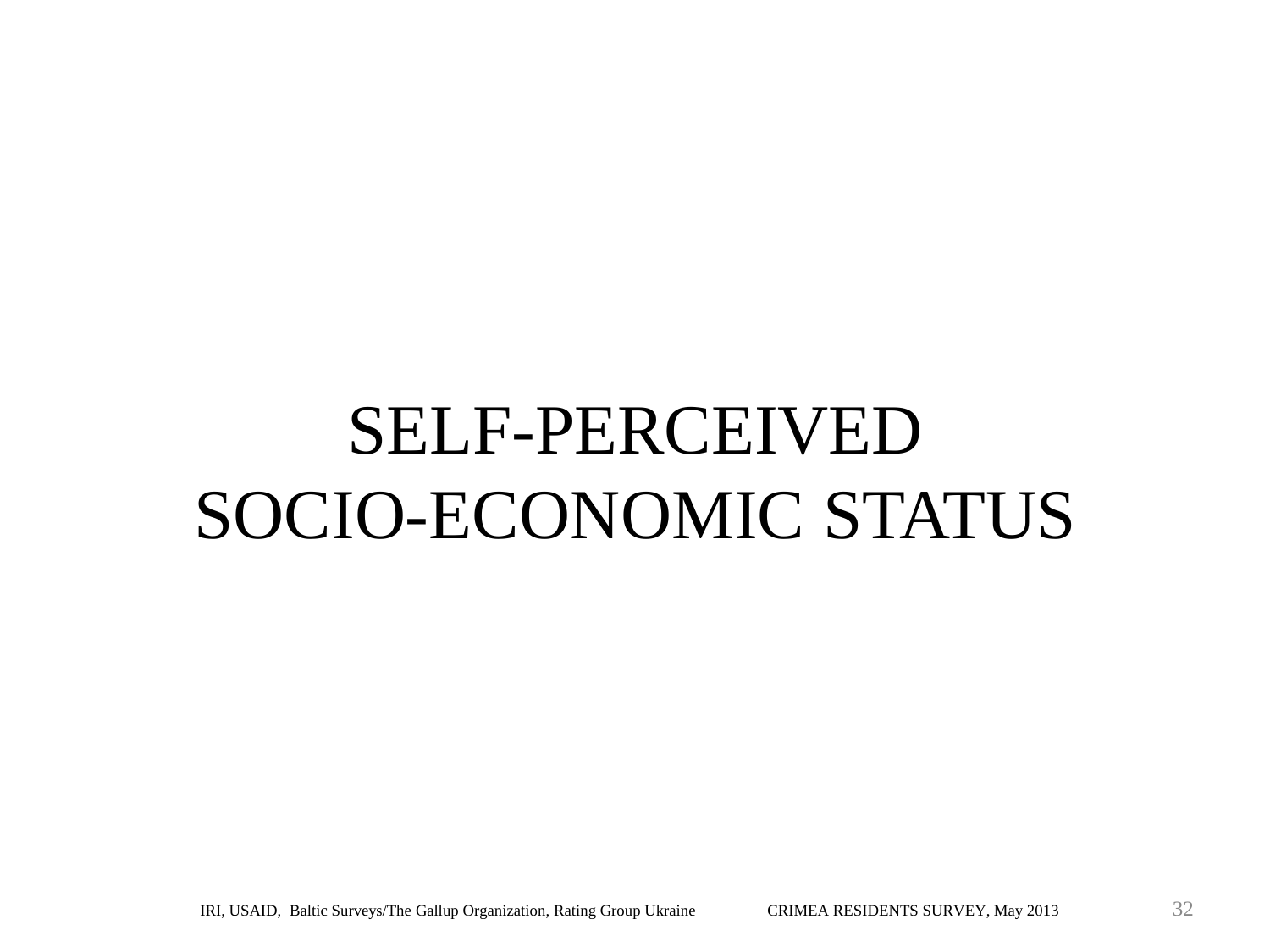## **What can you say about the financial status of your family?**



■ Need to save money for food **Enough money for food but it is necessary to save or borrow money for buying clothes and shoes Enough money for food and necessary clothes and shoes. It is necessary to save or borrow money for such purchases as a good suit, a mobile phone or a vacuum cleaner Enough money for food, buying clothes, shoes and other purchases. It is necessary to save or borrow money for purchasing more expensive things (such as a laundry machine or a refrigerator) Enough money for food, buying clothes, shoes and expensive purchases. It is necessary to save or borrow money for purchases like a car or an apartment I can buy anything at any time DK/NA**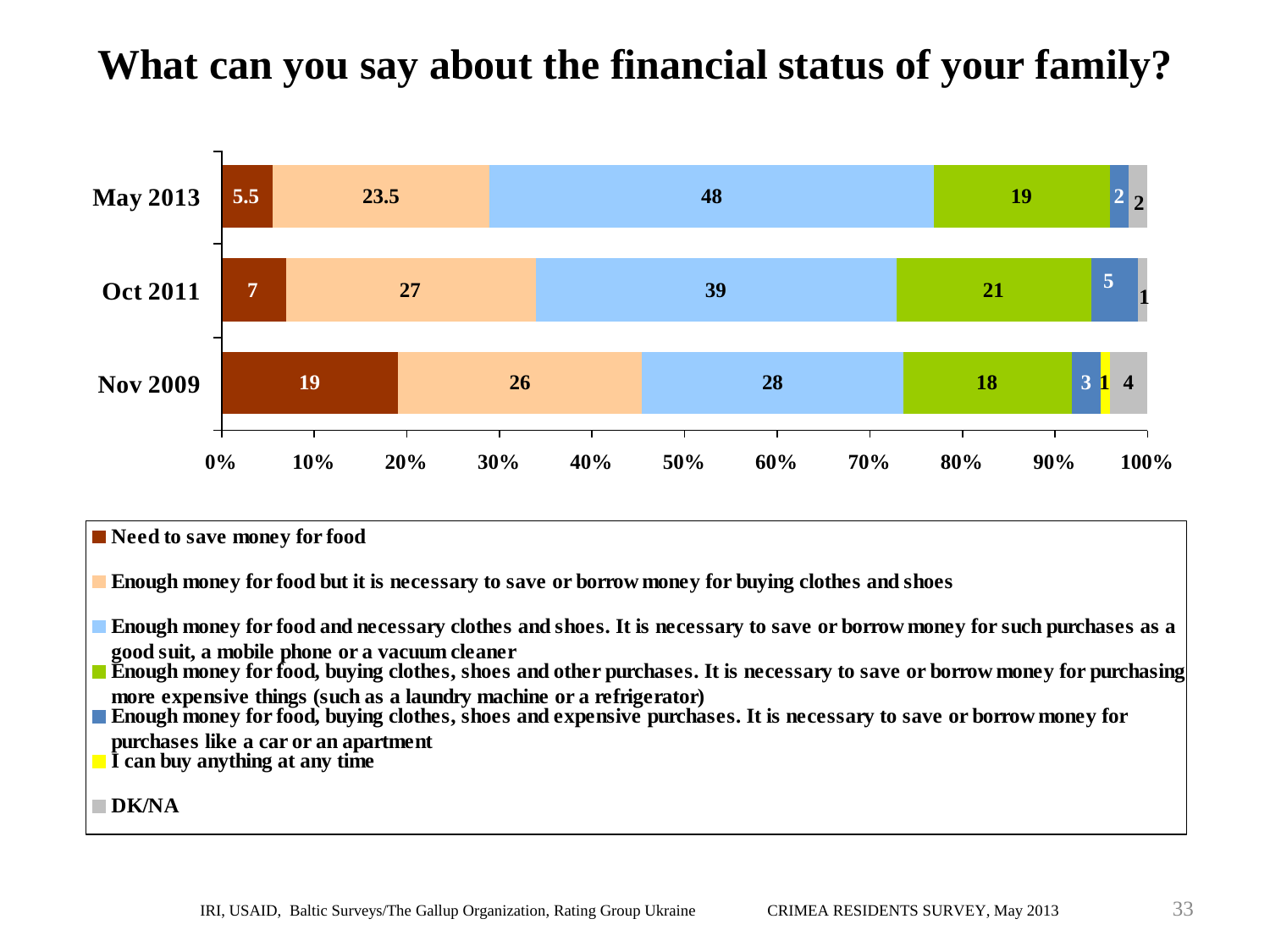# SOCIO-DEMOGRAPHICS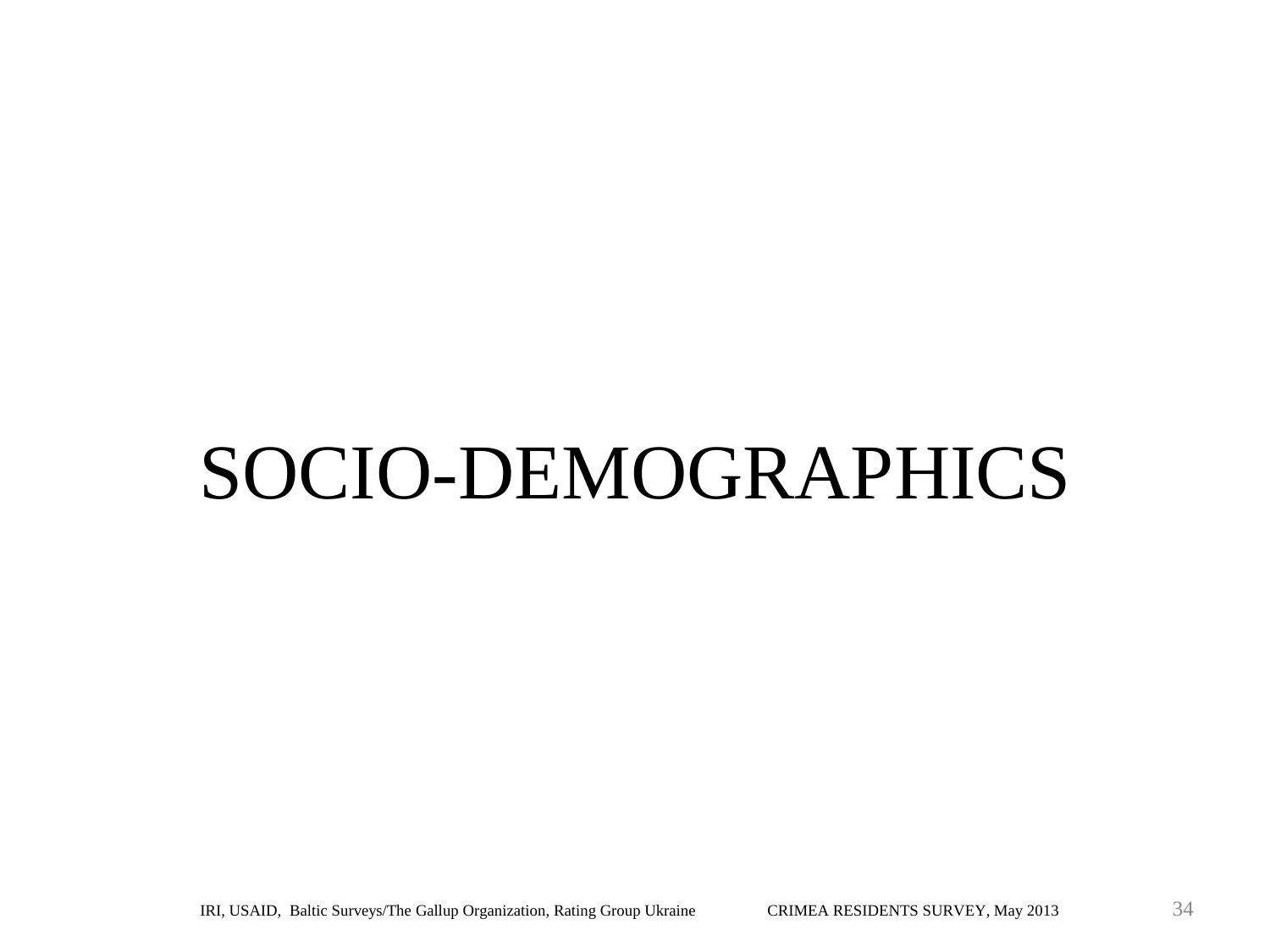

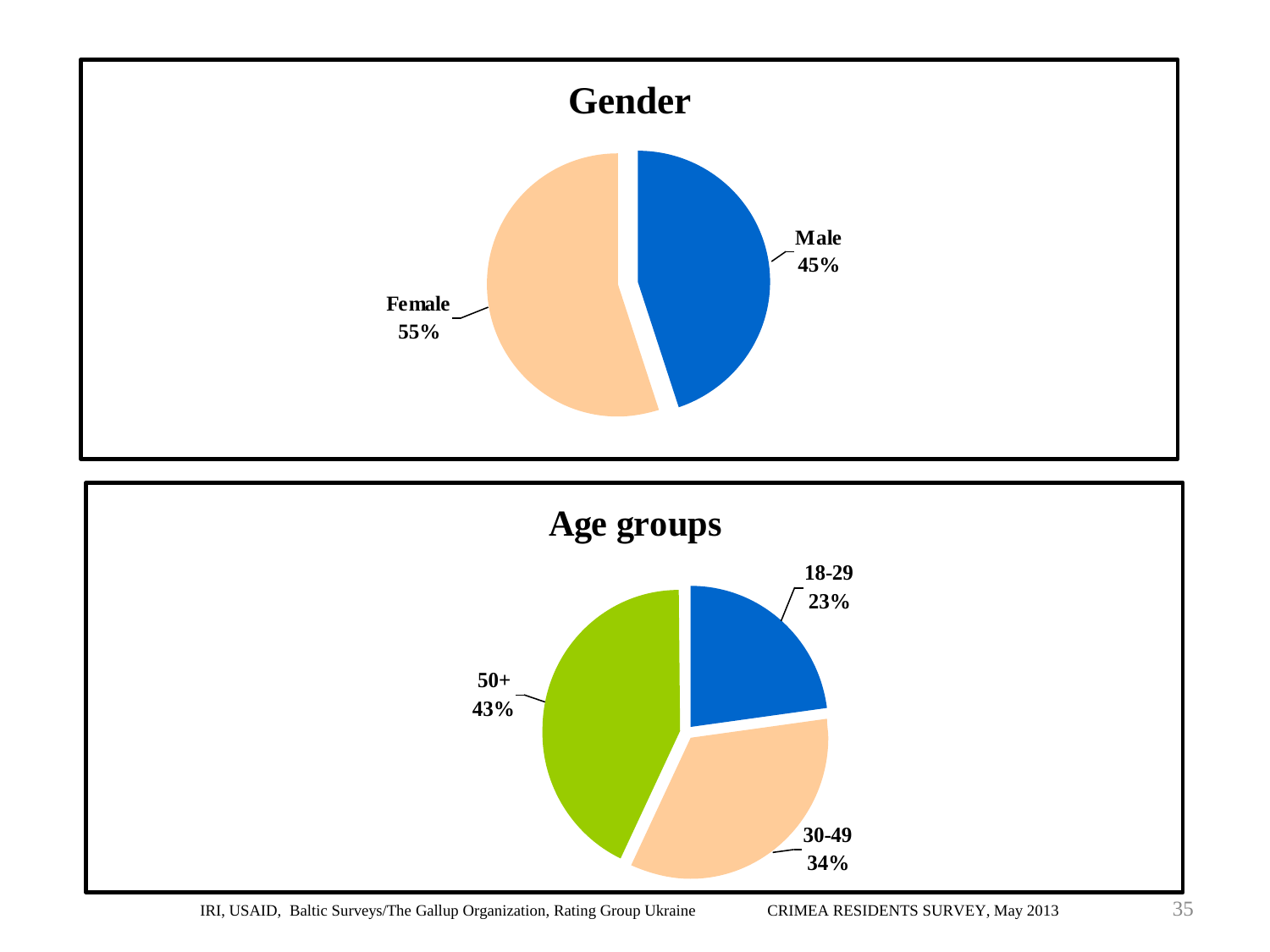

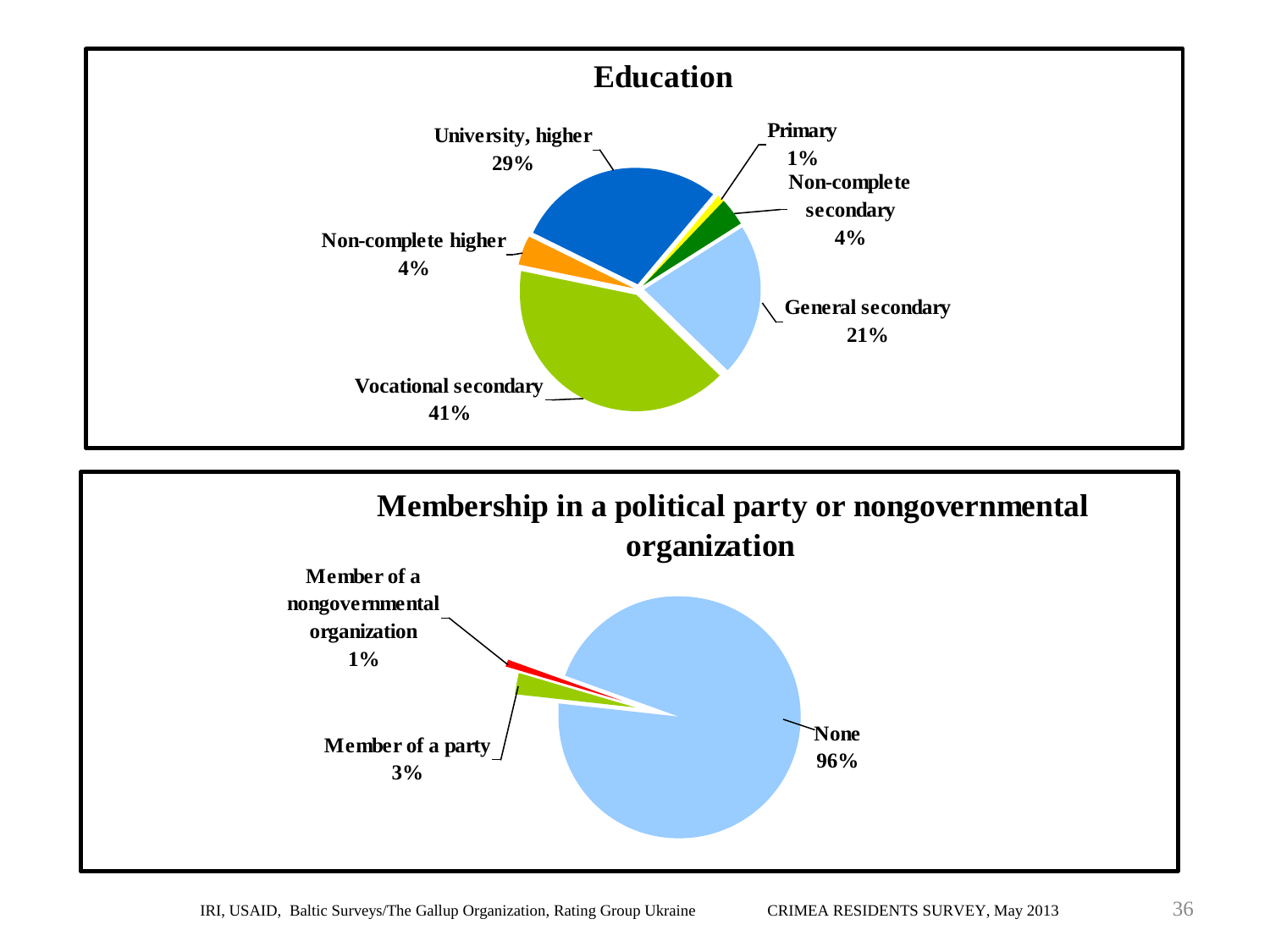



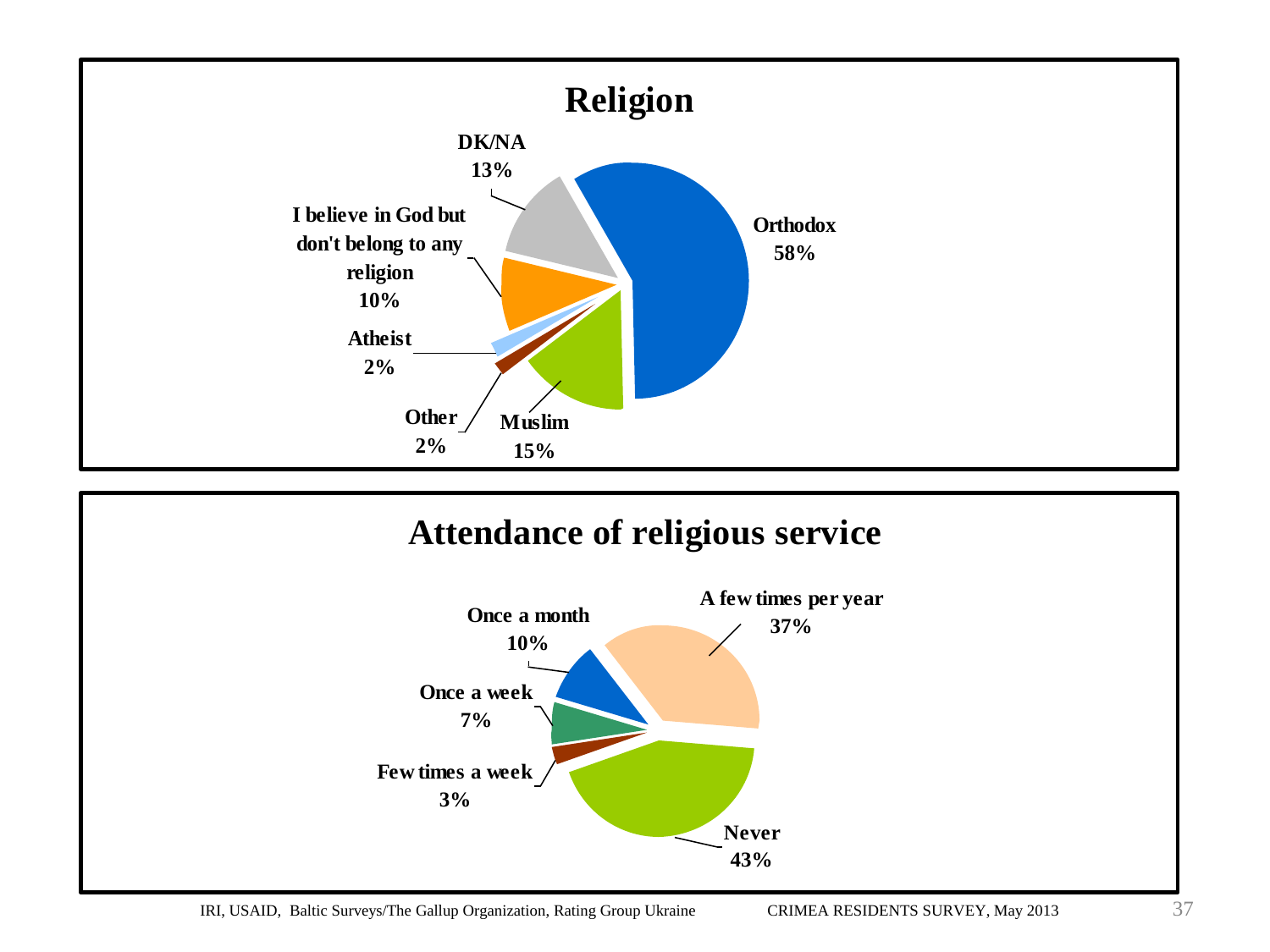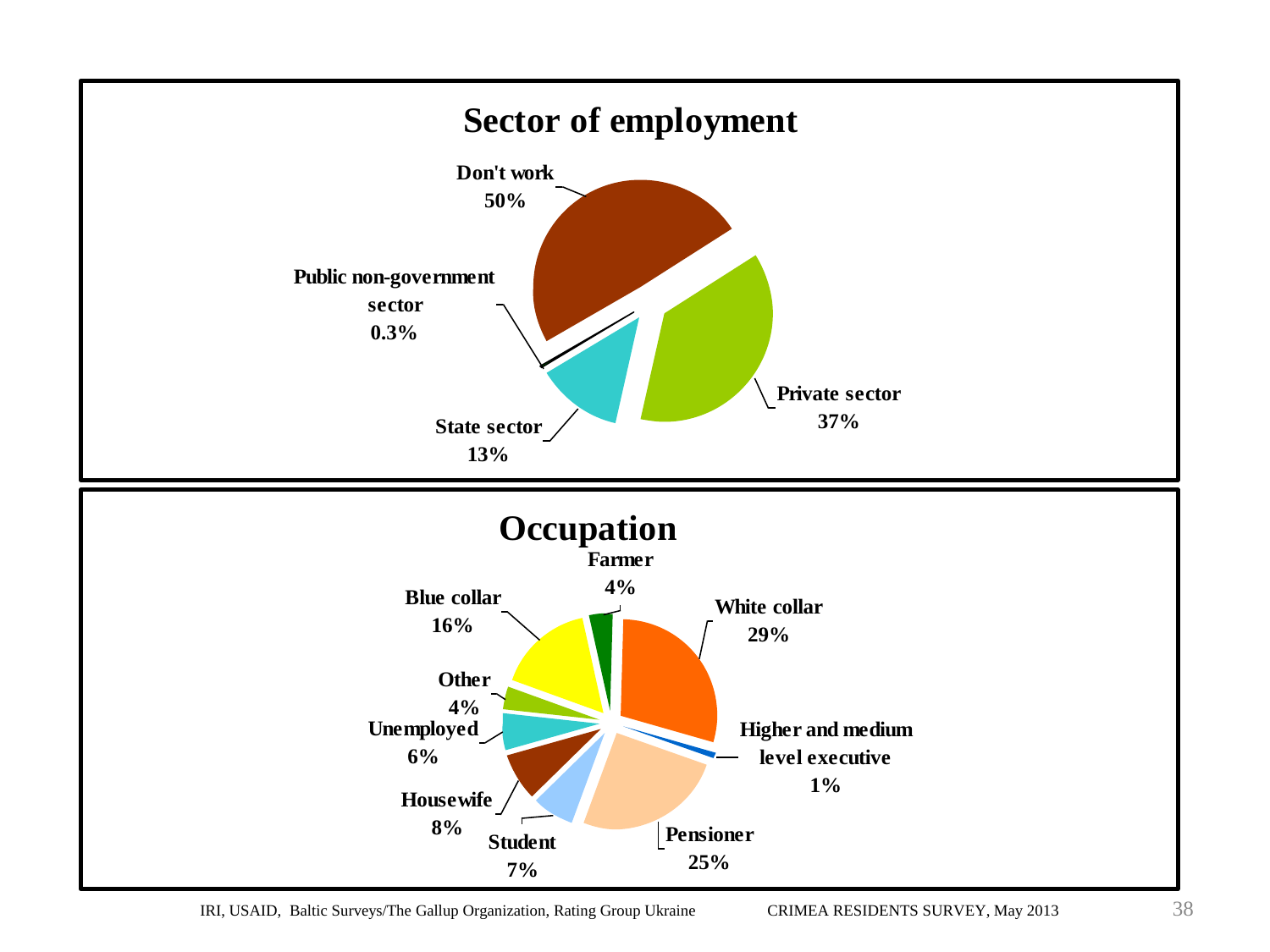